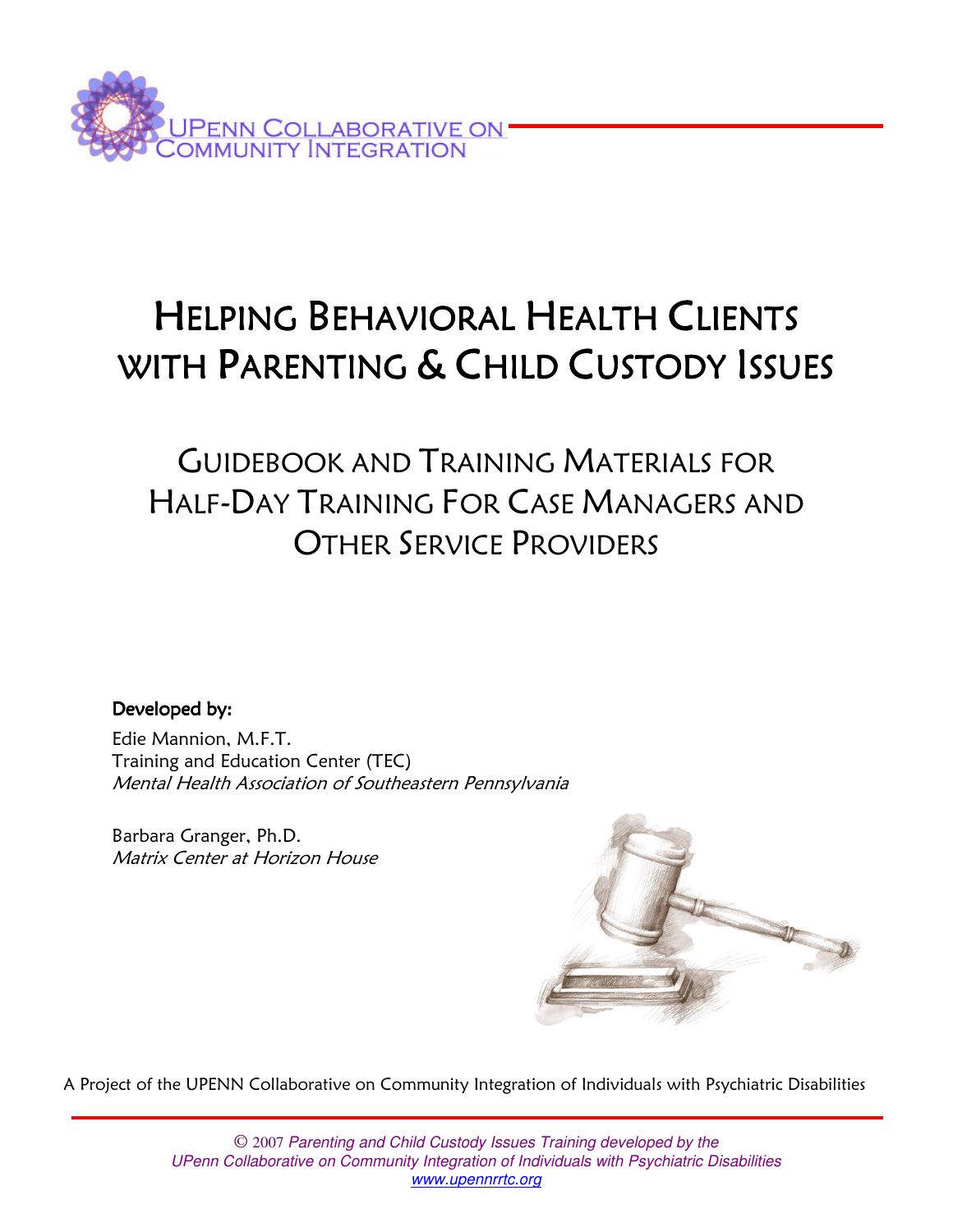

## HELPING BEHAVIORAL HEALTH CLIENTS WITH PARENTING & CHILD CUSTODY ISSUES

GUIDEBOOK AND TRAINING MATERIALS FOR HALF-DAY TRAINING FOR CASE MANAGERS AND OTHER SERVICE PROVIDERS

Developed by:

Edie Mannion, M.F.T. Training and Education Center (TEC) Mental Health Association of Southeastern Pennsylvania

and

Barbara Granger, Ph.D. Matrix Center at Horizon House

A Project of the UPENN Collaborative on Community Integration of Individuals with Psychiatric Disabilities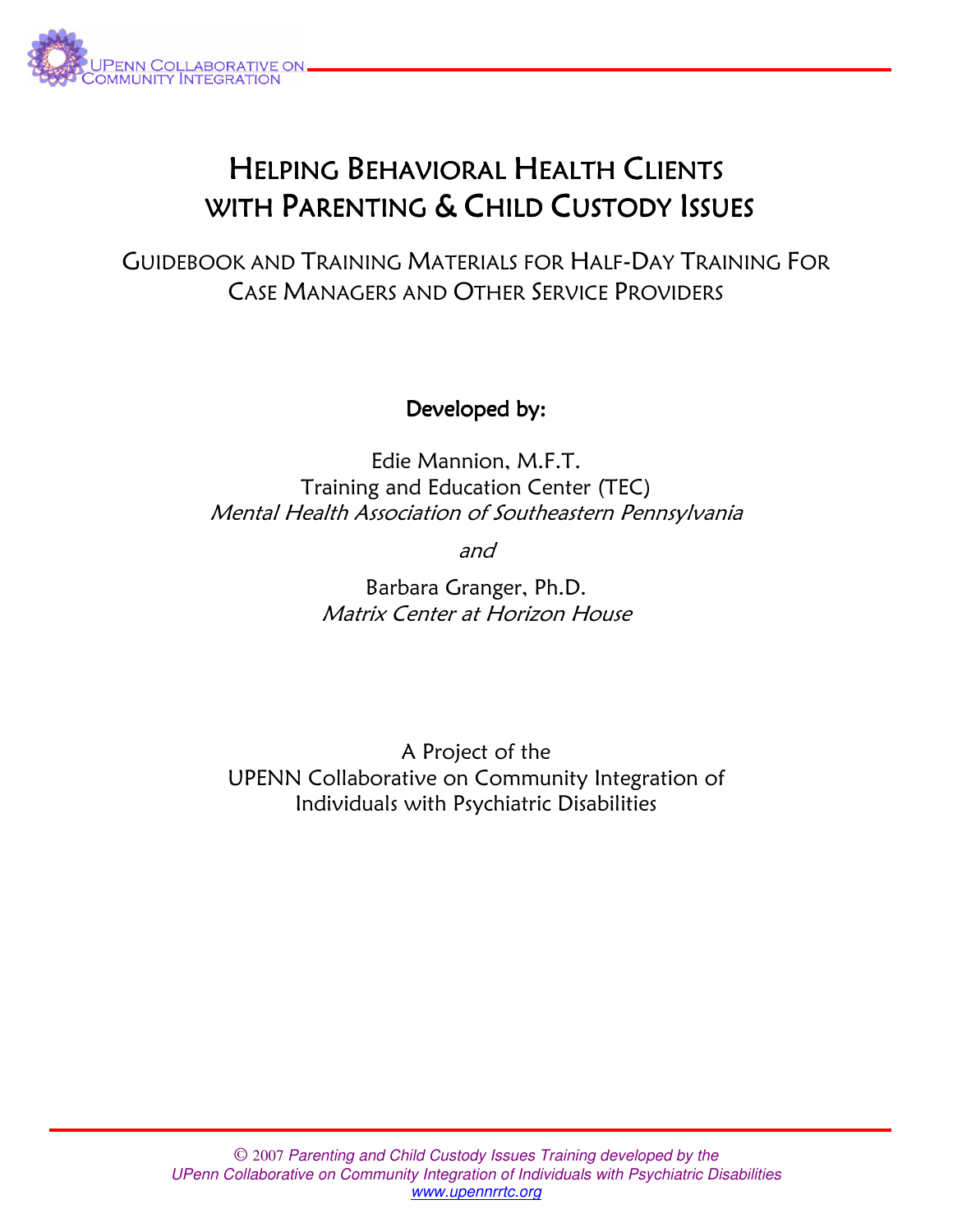

#### **ACKNOWLEDGEMENTS**

This guidebook is made possible through the efforts of a variety of people committed to heightening the awareness of this social issue and ways to balance addressing parents' needs with keeping children safe.

The research, training and dissemination activities for this project are supported by the Rehabilitation, Research & Training Center on Promoting Community Integration for Individuals with a Mental Illness of the National Institute on Disability and Rehabilitation Research (NIDRR).

The research project that heightened understanding and confirmed the need to address child custody: "Involvement in the child welfare system among mothers with serious mental illness." Psychiatric Services, 57, 493-497, 2006, has been published by Min Park, Ph.D., Phyllis Solomon, Ph.D. and David Mandell, Ph.D.

The co-authors of this guidebook, Edie Mannion, M.F.T. from the Mental Health Association of Southeastern Pennsylvania and Barbara Granger, Ph.D. of the Matrix Center at Horizon House, led an effort to build on this research by developing and piloting training and resource materials to improve the knowledge and skills of case managers to support parents in recovery with their needs to maintain or regain child custody.

We wish to acknowledge expertise offered by people in recovery who have sought assistance in keeping or regaining custody of their children. Their experiences have informed professionals, ultimately reflected in the research, training and resource materials that have guided the planning and development of this guidebook.

Lisa Pettinati, J.D., Director of Horizon House Targeted Case Management Services invited us to pilot the training with her staff and asked them to review the child custody assessment tool and other materials developed for this guidebook. In addition, Sandra Romeo, former director of case management and homeless services at the Mental Health Association of Southeastern Pennsylvania, also arranged for her staff to participate in a pilot training and gave feedback on some of these materials.

Lauren Rieser Shawl, M.S., from the Mental Health Association of Southeastern Pennsylvania contributed to content organization and developed the final formatting for this guidebook. Others who contributed to preparation of materials contained in this guidebook include: Loran Kundra, J.D., from the Mental Health Association of Southeastern Pennsylvania, Nanina Takla, J.D., and Sarah Katz, J.D., from Community Legal Services, Philadelphia PA, Roberta Sands, M.S.W., Ph.D., from the Graduate School of Social Work, University of Pennsylvania, and staff of the Pennsylvania Family Support Alliance.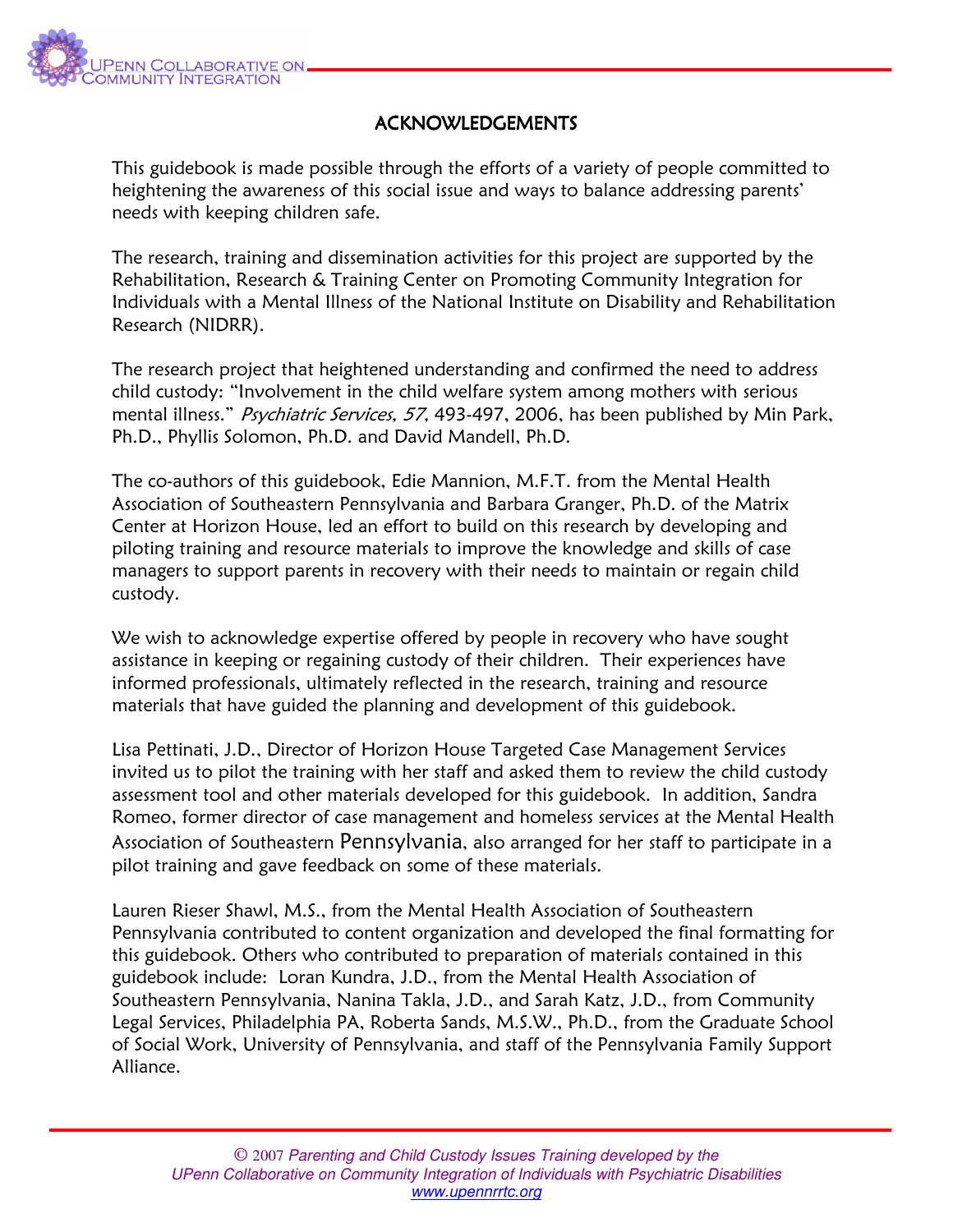

### HELPING BEHAVIORAL HEALTH CLIENTS WITH PARENTING & CHILD CUSTODY ISSUES

### TABLE OF CONTENTS

| SECTION ONE                                                                                            | Page |
|--------------------------------------------------------------------------------------------------------|------|
| <b>INTRODUCTION</b>                                                                                    |      |
|                                                                                                        |      |
|                                                                                                        |      |
|                                                                                                        |      |
| Dealing with the Case Manager Dilemma: Approaches for working with4<br>clients who have minor children |      |
|                                                                                                        |      |
| <b>TRAINING CURRICULUM</b>                                                                             |      |
| Training Description, Learning Objectives and Curriculum Outline 6                                     |      |
|                                                                                                        |      |
| <b>Small Group Practice Using Scenarios (Practice Sheets)</b>                                          |      |
|                                                                                                        |      |
|                                                                                                        |      |
| $CCTION1 TNUO$ $CUMC$ $COMD$ $DOMC$                                                                    |      |

#### SECTION TWO: SMALL GROUP PRACTICE

- Small Group Practice Sheets for Groups  $1 5$ , using Scenarios #1 #5
- Addressing the Key Issues in the Scenarios IMPORTANT – Give these out AFTER the Small Group Practice is completed!

#### $SECTION$  THREE – Part 1: HANDOUTS for PARTICIPANTS

- Training Description, Learning Objectives and Curriculum Overview (see above)
- Printed copy of PowerPoint slides (included, 2 to a page)

#### SECTION THREE - Part 2: HANDOUTS for PARTICIPANTS - These must be downloaded individually from the links below.

- "Custody Assessment Worksheet" www.upennrrtc.org/resources/view.php?tool\_id=38
- "Child Welfare & Custody Issues" www.upennrrtc.org/resources/view.php?tool\_id=36
- "Understanding Child Abuse and Neglect in Pennsylvania: A General Guide..."

www.upennrrtc.org/resources/view.php?tool\_id=118

- "Positive Parenting and Child Resilience" www.upennrrtc.org/resources/view.php?tool\_id=37
- "Parenting Resources Worksheet" www.upennrrtc.org/resources/view.php?tool\_id=178 Use this worksheet to create a list of local resources for parents with psychiatric disabilities, including legal, housing, emergency respite childcare. This can also be used separately as a resource/handout to give clients.

© 2007 The UPenn Collaborative on Community Integration is A Rehabilitation Research & Training Center Promoting Community Integration of Individuals with Psychiatric Disabilities, funded by the National Institute on Disability and Rehabilitation Research (NIDRR). For more information, please visit us at: **www.upennrrtc.org**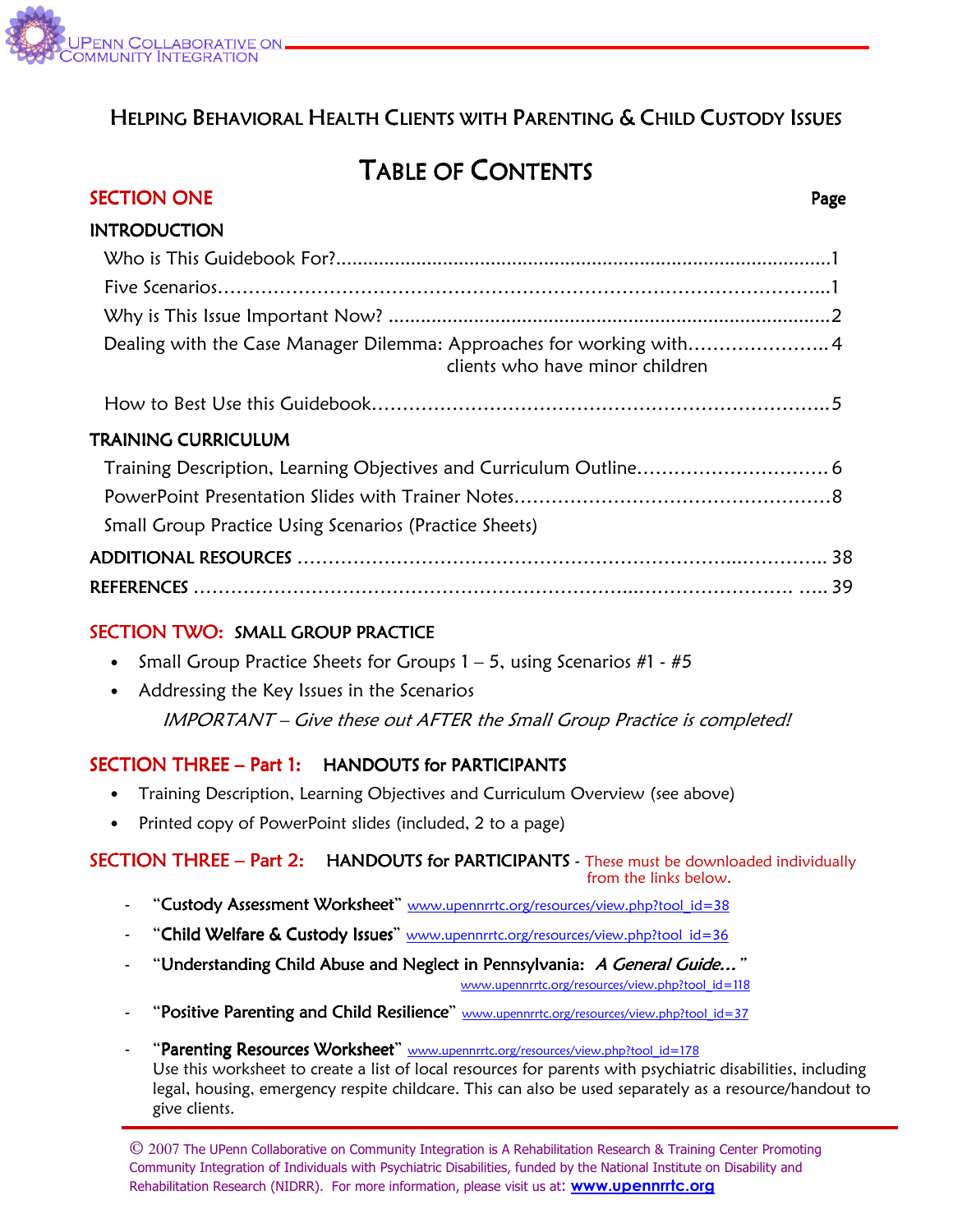

### INTRODUCTION

#### WHO IS THIS GUIDEBOOK FOR?

This guidebook is written on behalf of the many parents who have lost custody of their children as part of the experience of their psychiatric disabilities. The materials covered here are meant to assist parents in keeping their children and/or getting them back. People who provide supportive services can facilitate the understanding needed to make choices and solve problems concerning child custody. The people who should find this guidebook helpful are case management staff and other behavioral health staff working on recovery goals with people who are parents or considering parenting.

#### FIVE SCENARIOS

The following scenarios offer us a practical reminder on just how challenging these issues can be for people:

#### Scenario #1

A case manager is getting to know an attractive, 25-year old client and learns that she hangs out at a corner bar when she feels lonely on weekends. She claims she mainly goes to find a boyfriend, not to drink, and admits she has had unprotected sex with men she's met. She also admits that she's not sure if she really wants to use birth control because she'd love to have another little girl like her Tonya. After a long battle with child protective services in her county, she lost parental rights and does not know where Tonya is because it was a closed adoption. She feels her heart broke over losing her and she can't get over it.

#### Scenario #2

A case manager is trying to help a client who is struggling to parent her sons, ages 5 and 3. She tells the case manager that her kids sometimes seem "possessed" because they throw themselves on the floor and use curse words. When visiting her apartment, the apartment seems dirty and disorganized, and the mother admits she has not cleaned it for the last few months because she is too "stressed out" from watching her "bad kids" all the time. The children seem to be of average weight for their ages and do not appear to have any signs of physical abuse, although their hygiene seems poor. They get their mom's attention when they yell, throw things or bother each other. She claims she's never had any involvement or services from the child protective service system, and angrily tells the case manager, "I don't want nothing to do with them!"

#### Scenario #3

A case manager gets an emergency phone call from a client, saying an investigator from Child Protective Services is at her house because someone reported her for child abuse of her 4-year old daughter. She's enraged that they already questioned her daughter at her daycare without telling her, and now they won't tell her who reported her. She wants to know what she should do or say so they don't take her daughter.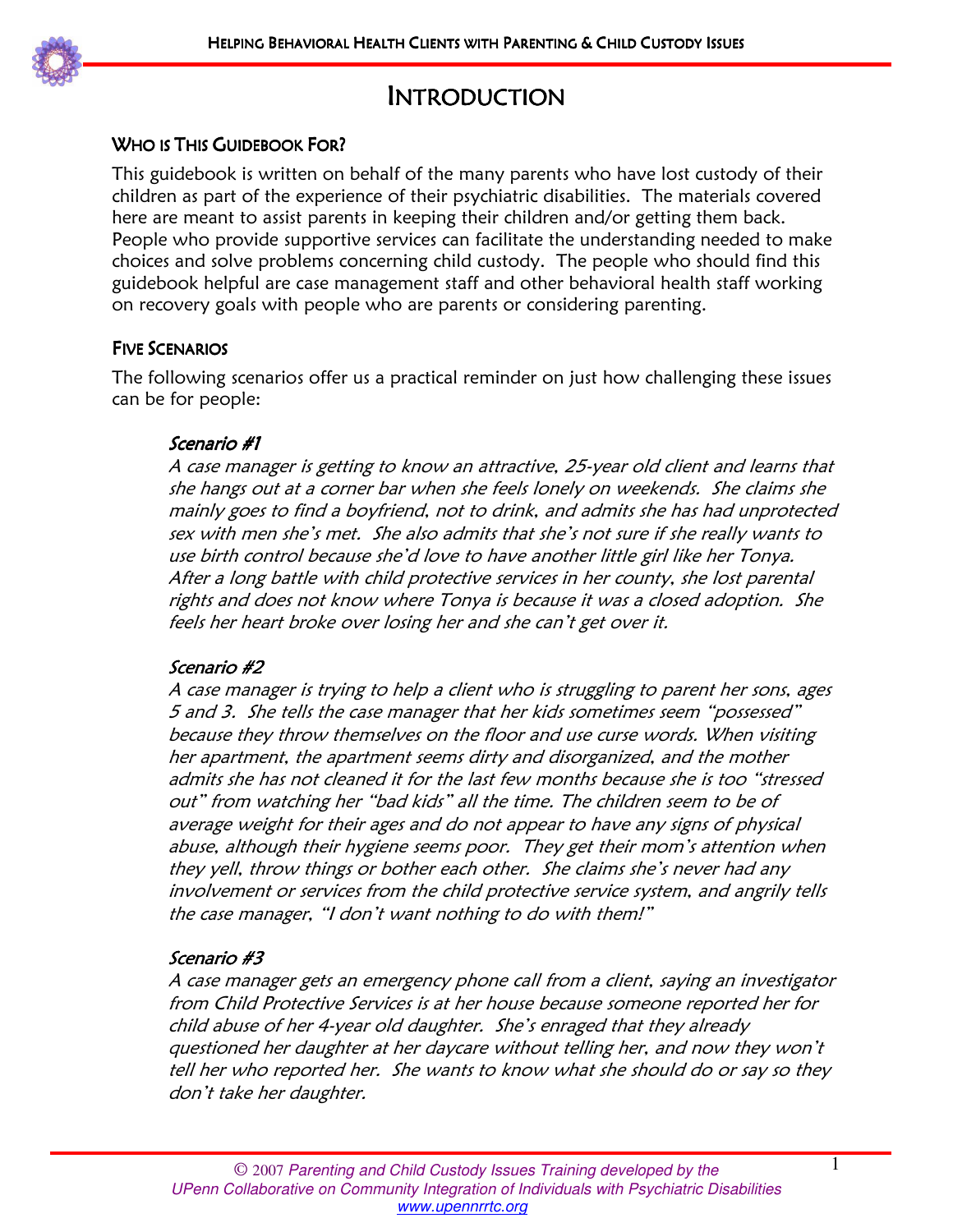

#### Scenario #4

A case manager has a client who is furious that his 9-year old son was just placed in foster care because he slapped him hard to show him he needs to change his bad attitude. He suspects someone at his son's school called Child Protective Services on him. He almost starts to cry as he pleads with the case manager to help him get his son back as quickly as possible because he grew up in foster care and claims he had foster families who were cruel to him.

#### Scenario #5

A case manager attends a family court hearing of a 23-year old client, and the judge makes the decision to terminate parental rights due to her failure to meet her goals over the last 15 months. She is hysterical and tells the case manager that the only way she'll be able to cope is to go back to using. She adds that the judge won't be able to stop her from having another baby.

These scenarios will be discussed later in the guidebook with some guidance on ways you might respond to these situations.

#### WHY IS THIS ISSUE IMPORTANT NOW?

Public behavioral health systems are in the process of moving beyond deinstitutionalization, illness management and rehabilitation models to programs that help the people they serve attain wellness, recovery and community integration. Community integration involves removing barriers and increasing supports for people in recovery from mental health challenges to have equal opportunities to live, learn, work and play alongside other community members.

One important area of community integration is achieving expected social roles, which include intimate, sexual relationships and parenting. This guidebook focuses on helping case managers and other behavioral health service providers remove barriers and increase supports so that people in recovery can maximize their chances of success by choosing wisely – if and when to become parents and to be as successful as possible at parenting well and maintaining custody of their children if they choose to do so.

Research shows that parenting and custody issues for people with mental illness are of no small concern. The National Co-morbidity Study of 1990-92 (N=8,000) found that over 44 million Americans (1 in 4 people) have a mental illness, with 65% of the women being mothers and 52% of the men being fathers. In a study of services provided through the Office of Mental Health in New York State, 45% of women under the age 35 in intensive case management programs were mothers and 25% of all supported housing clients were parents (Blanch, Nicholson & Percell, 1994).

Fertility rates for women with a severe mental illness equal those of the general population (Apfel & Handel, 1993; Nimgaonkar, et. al., 1997). There is also evidence of an increase in childbearing among women with psychiatric disabilities over the last decade. (Miller & Finnerty, 1996; Nimgaonkar et. al., 1997). Many parents report that they avoid mental health treatment for fear of losing custody of their children (Hearle et. al., 1999, Sands, 1995). Their fears may be well-grounded. Studies have reported high child custody loss rates for parents with a mental illness (Nicholson et. al., 1993, Blanche, Nicholson & Purcell, 1994).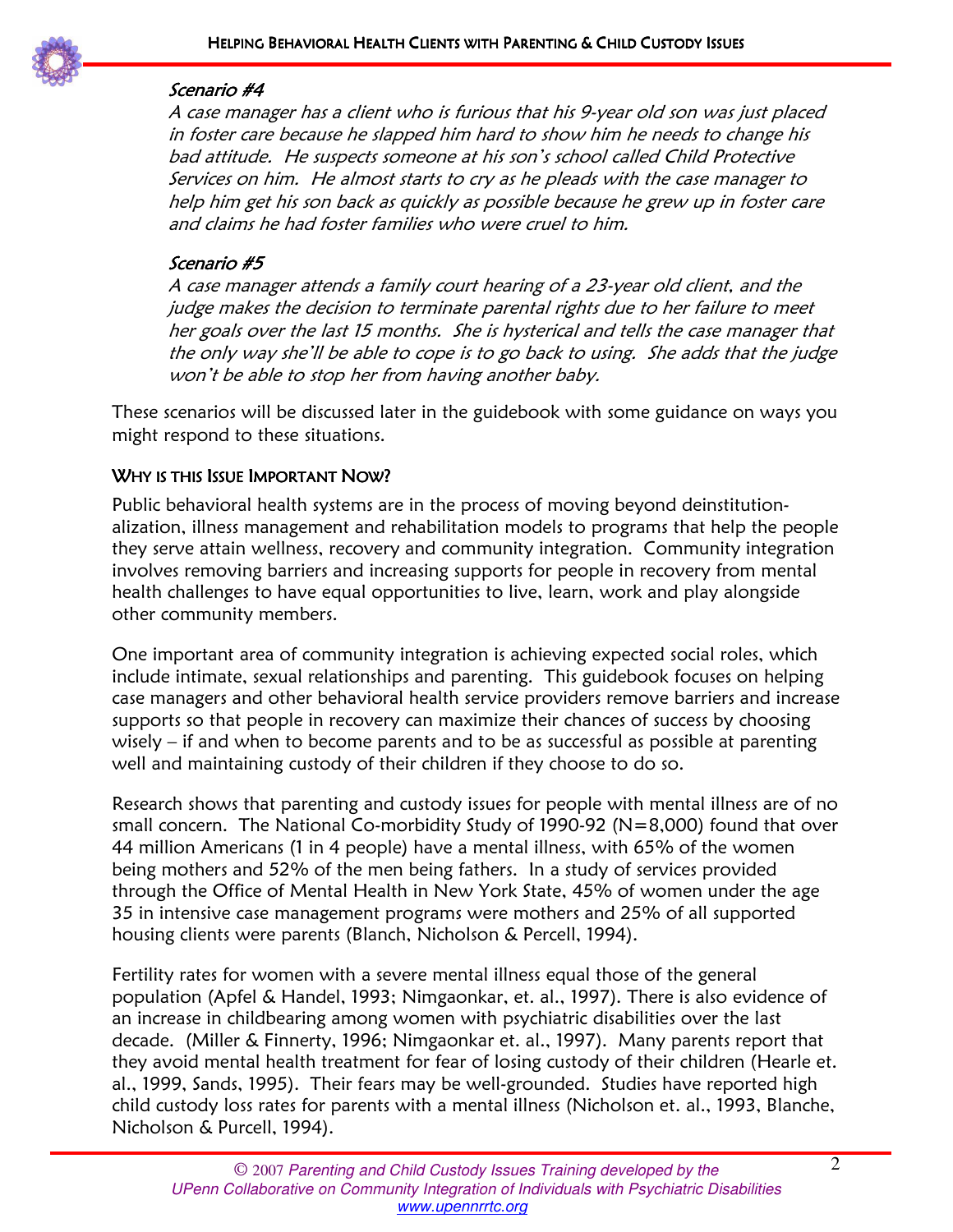

l,

Park, Solomon and Mandell (2006) conducted the largest study ever done comparing Medicaid-eligible mothers with and without claims for psychiatric services ( $N=4,827$ ) to examine their involvement with the child protective service system in Philadelphia. The results showed that mothers with a mental illness were three times more likely to have children receiving child protective services and three times more likely to have children in out of home placement than mothers with no claims for Medicaid funded psychiatric services. Having had a psychiatric inpatient hospitalization increased the likelihood of child welfare involvement two times and having a child in out of home placement nearly three times. The authors concluded further that the behavioral health systems and the child protective services systems are gateways into each other's services, a finding that has many important implications including the need for earlier treatment to reduce the risk of child custody loss and the need to provide parenting resources to parents with a mental illness as part of their treatment and ongoing recovery.

Studies have shown that for those Americans who seek mental health treatment, systems are often not "family-friendly." For example, a 1990 national survey found that fewer than one-third of states' behavioral health systems routinely collected information about the parenting status of women in their care (Nicholson, et. al., 1993). Other studies have indicated a general lack of attention to the needs of mothers with a mental illness, including a lack of special services to help them cope with the demands of parenting, an absence of service research that might inform service planning and a lag between research and practice (Test & Berlin, 1981; Bachrach & Nadelson, 1988).

One parent with a mental illness in Arizona who had to fight to regain custody of her daughter learned that eight states (Alaska, Arizona, California, Kentucky, Maryland, South Carolina, Utah and Wyoming) and Puerto Rico cite mental illness as one of the grounds for not making "reasonable efforts" to provide assistance and services needed to preserve and reunify families, a mandate of the federal Adoption and Safe Families Act of 1997. (Nb. The anti-discrimination project of the UPenn Collaborative on Community Integration has prioritized this issue for its work with legislators in these states.)

The Invisible Children's Project of the National Mental Health Association (now Mental Health America) generated best practices in working with parents. Their findings included the need for family-focused case management that help parents with finances and access to affordable housing, planning for emergency and non-emergency childcare, referral to parent support groups and parenting classes, referral to resources for their children, referral to parent-friendly medication counseling and treatment services, vocational training and crisis financial aid. These findings combined with both the imperatives related to recovery-oriented services and availability of evidence based practices for provision of mental health services and supports contribute to the importance of addressing this issue now.

The references cited above and other reference material that was found useful in understanding issues related to parenting and custody are included in the Reference section at the end of this guidebook.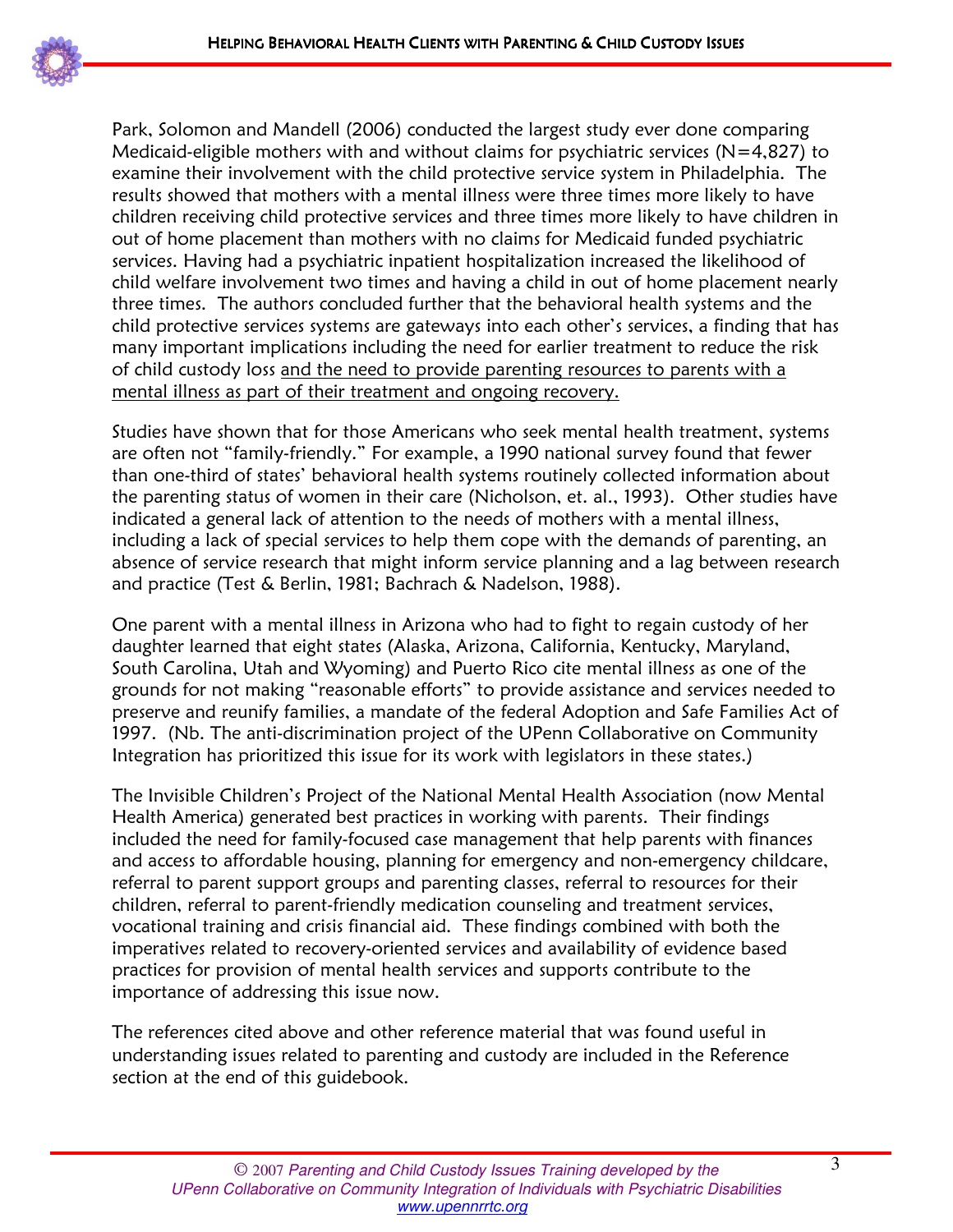

#### DEALING WITH THE CASE MANAGER DILEMMA: Approaches for working with clients who have minor children

In all of these scenarios, like in many situations involving families with minor children, providers who work with parents are challenged to **balance** their mandate and responsibility to develop a good working alliance involving mutual trust with their adult clients AND the mandate and responsibility to ensure the safety and welfare of minor children in the care of their clients. It can be tempting for providers to simplify their dilemma by buying into the common societal prejudice that people with mental illness should not raise children.

This guidebook uses the following approaches to help case managers and other providers manage this dilemma in a fair and balanced way:

1) A Family-Friendly Approach: Although there will always be situations where foster care is necessary to keep children safe, it is important to evaluate each situation with the consideration that the best interests of the children are often served by the best interests of the family. There is mounting evidence that splitting up families has a detrimental effect on the best interests of the children and their parents. A large study by Doyle (in press) followed 15,000 youths from 1990 to 2002 and randomly assigned children to child abuse investigators with a high tendency to remove children from their homes. He found that children assigned to investigators with a high rate of removal were more likely to be placed in foster care, have a higher delinquency rate, higher birth rate and lower earned income. In short, children and youth experiencing similar levels of neglect or abuse who were removed and raised in foster care did not do as well in life as those raised by their biological parents with supports. And although much more research is needed, loss of child custody and parental rights is reported as a traumatic trigger for relapse in many parent testimonials, and the experience of being removed from the parents and raised in foster care is reported by many adults as highly traumatic with some long-lasting negative effects that may not compensate for the possible long-term benefits.

2) An Honest Approach: Clients may already know or fear that case managers and providers can report them for suspected child abuse and neglect, so secrecy on this issue does not offer the opportunity to work through the tensions in the case manager and the client caused by this fact. Case managers can promote trust if they explain to their clients that though this may be their legal and/or ethical duty, they are committed to helping their clients maintain and regain custody of their minor children if that is what their clients want and are willing to work with them to attain. Case managers can state that they care about the client's love of their children, and do not want to ever be put in the position to make a child abuse report or testify against their client in family court. They can emphasize that if the client is willing to work on recovery and parenting issues that challenge their parenting, the chances are very good that child custody loss will not be a problem, or in cases where parents have already lost custody and still have parental rights, reunification can hastened by their work together.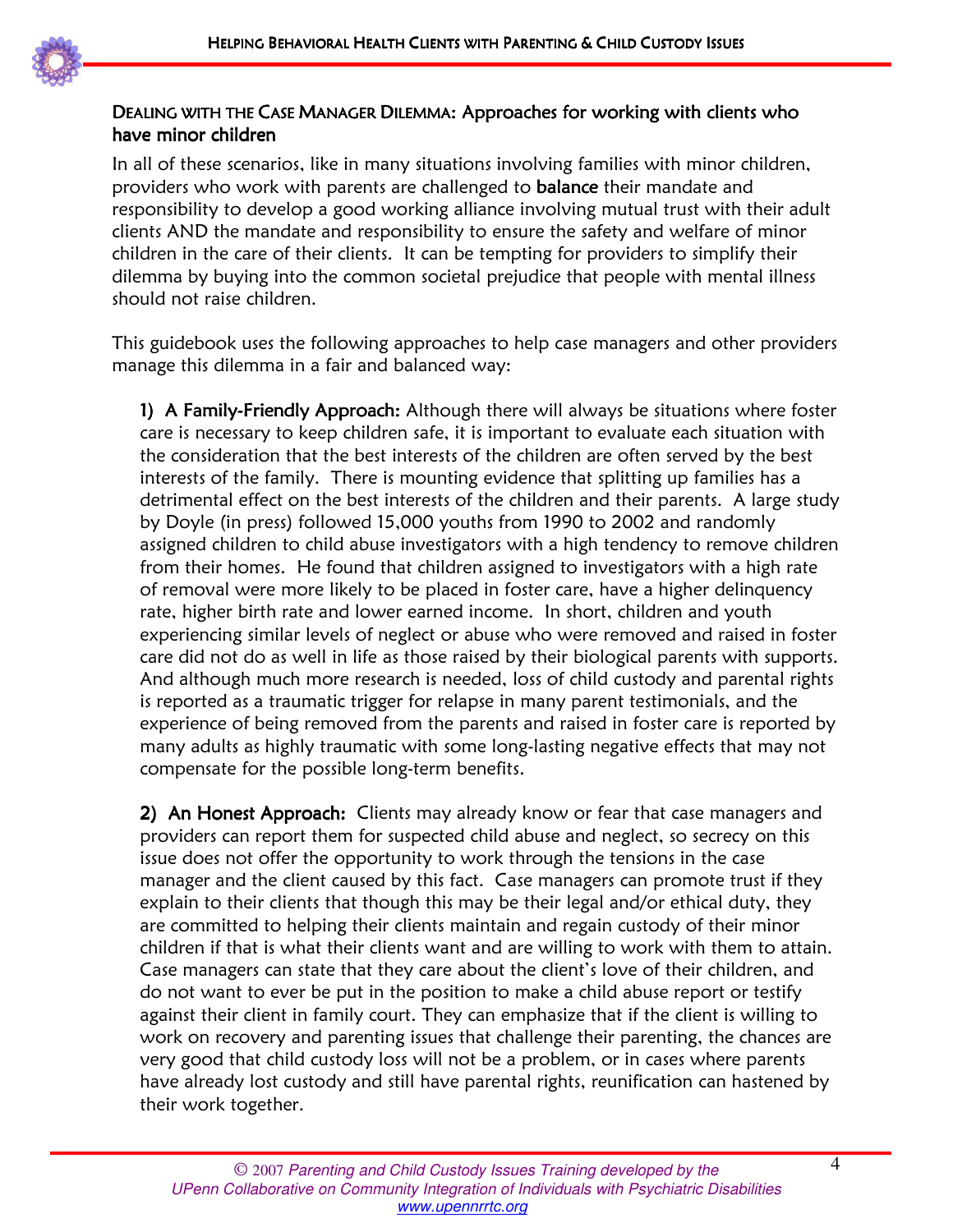

3) A proactive approach: Planning ahead to prevent childcare emergencies or symptoms that necessitate calling child protective services (CPS) can go a long way in reducing child custody loss. Case managers can help their clients plan ahead in recognizing warning signs that their ability to keep their children healthy and safe is compromised and identifying trustworthy family members, friends, or non-CPS community programs who can provide emergency respite childcare. Some parents who have waited for emergencies without planning were forced to call CPS for emergency childcare or lost custody for neglect or abuse due, and then eventually lost their children to closed adoptions.

#### HOW TO BEST USE THIS GUIDEBOOK

The materials in this guidebook have been developed and tested with a variety of audiences. It is anticipated that the guidebook can be useful for people who are direct practitioners and for people responsible for organizational development – those people supervising and training case managers and behavioral health care practitioners, as well as program planners, evaluators and advocates.

As an individual practitioner, you should be able to use this guidebook to

- Increase your knowledge by reviewing the training slides, references and fact sheets;
- Expand your ability to assess client needs by reviewing the child custody assessment tool to see what questions might be integrated into your current intake and assessment activities;
- Increase your client engagement skills by using the specific strategies for assisting your clients in planning and problem solving to prevent loss of custody or to maximize connections to their children; and
- Heighten awareness of this important resource by introducing this guidebook to your colleagues.

People who are responsible for supervising and training case managers and behavioral health practitioners should be able to use this guidebook to

- Increase the knowledge of their workforce by integrating into their training offerings, in part or full, the slides and support materials offered in the guidebook;
- Increase the benefits of your program for your clients by integrating the child custody assessment tool into your overall assessment and evaluation activities;
- Increase the opportunities for your clients by publicizing your interest in this issue and ability to assist people on their recovery journey; and
- Increase the quality of your public education and advocacy activities by integrating the resources from this guidebook strategically into your activities and events.

We hope that you will find that these materials are useful and also hope that if you find the need for more or different information as you continue to use them on your own or with others in your organization, that you will contact us with your comments and suggestions.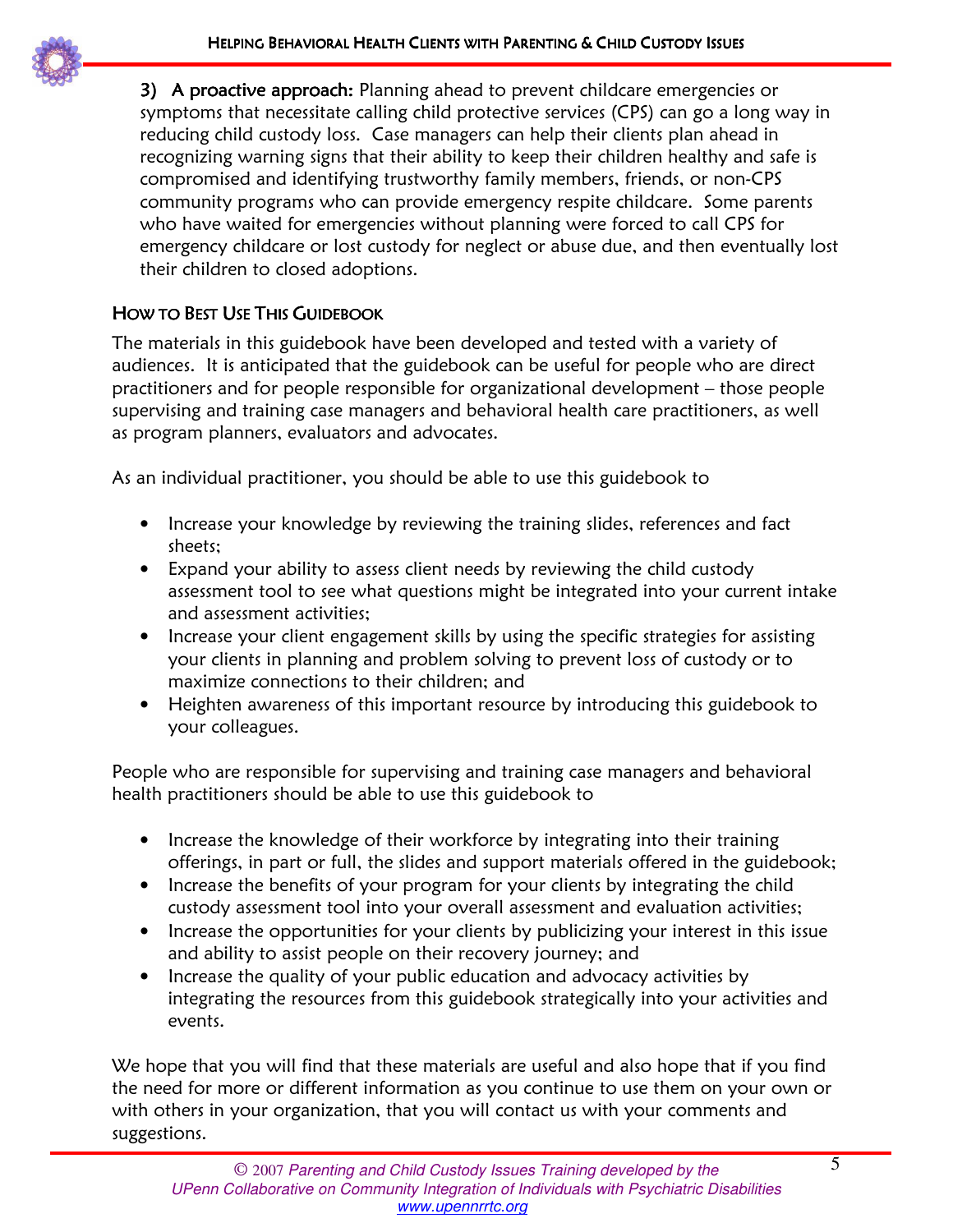

### HOW CASE MANAGERS AND OTHER PROVIDERS CAN HELP BEHAVIORAL HEALTH CLIENTS WITH PARENTING AND CHILD CUSTODY ISSUES

#### Curriculum Overview of a Half-Day Training Seminar for Case Managers and Non-Clinical Service Providers in Adult Behavioral Health Systems

Training Seminar Description: This training seminar will help participants with the dilemma of balancing the responsibility to develop an alliance with their clients and the responsibility/mandate to report child abuse or neglect. Participants will receive key information and resources for helping adult clients in recovery from psychiatric disabilities successfully negotiate the stages of parenting, including unprotected sexual activity, avoiding involvement with child protective services after having children, dealing with child abuse investigations, regaining custody from child protective services, and managing the trauma and grief of having parental rights terminated.

Learning Objectives At the conclusion of this training, participants will be able to:

- Summarize a strategy for balancing the responsibility to develop an alliance with their clients and the responsibility/mandate to report child abuse or neglect
- List the stages of parenting and child custody loss
- Describe at least one step they can take to help a client with parenting and child custody issues at each of these stages
- Identify at least 2 resources for helping their clients with parenting and child custody issues

### Training Outline (Half day; approximately 2.5 Hours):

- I. Opening Remarks (5 minutes)
	- A. Trainers' introductions
	- B. Rationale: Why this training now? Select a few points from the introduction section of this guidebook and add any local factors that may influence the reason for this training now
- II. Ice Breaker Options (20 Minutes)
	- A. Anonymous Attitudes Assessment:
		- 1. Ask participants to anonymously write on a 3x5 card their "first thoughts or feelings when they hear this term, "Parents with a mental illness who have minor children"
		- 2. Collect the cards and read the responses out loud
		- 3. Ask the group to describe whether the responses reflect attitudes that are positive/optimistic or negative/pessimistic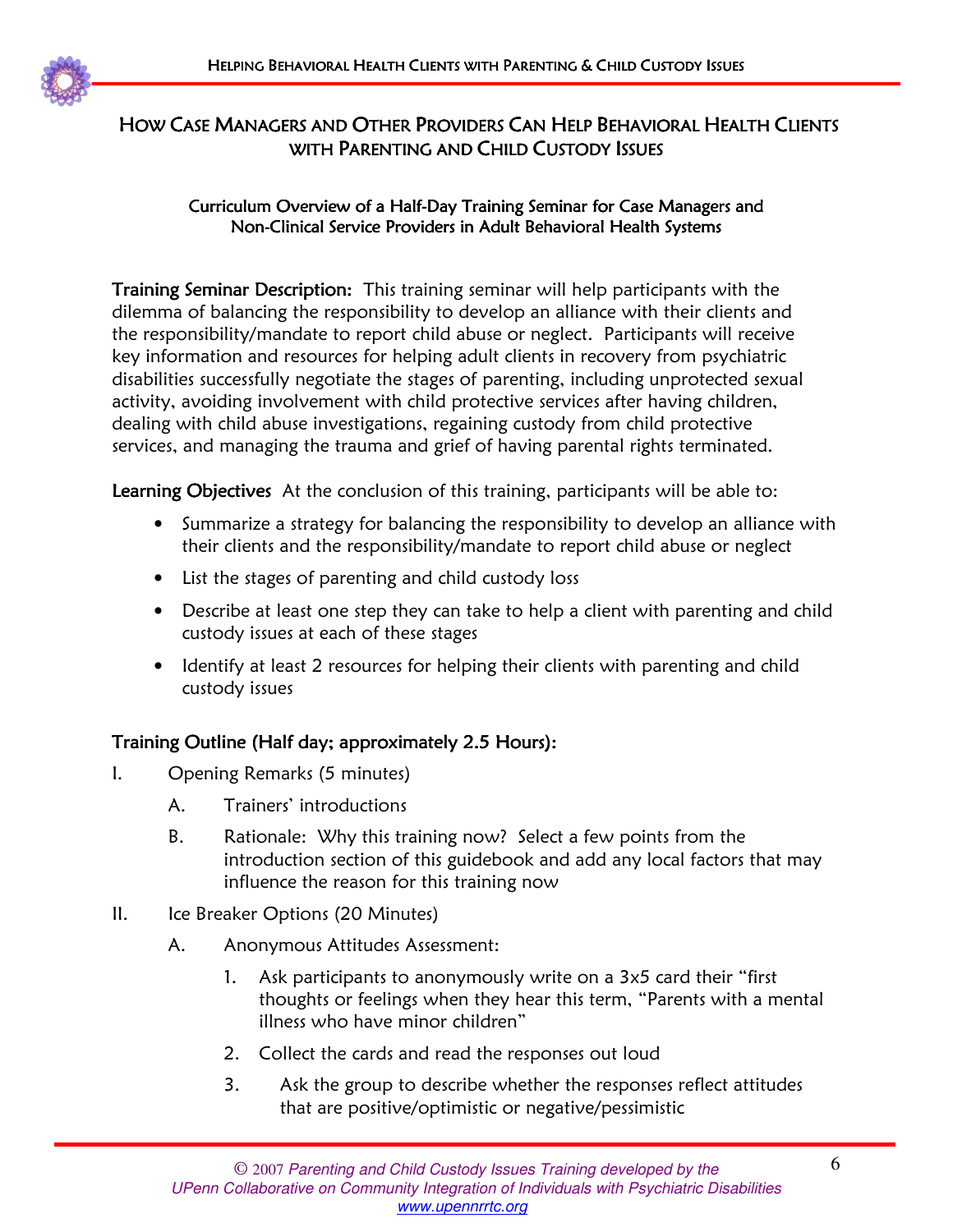- B. Focused Discussion: Ask participants for a few brief questions or concerns related to each of the following stages of parenting or child custody loss that their clients may have experienced (optional: summarize responses on flipchart):
	- 1. Are sexually active, but not using birth control
	- 2. Have children with no custody loss (yet)
	- 3. Are being investigated for child abuse
	- 4. Have lost legal custody of a child
	- 5. Have lost parental rights
- C. Benefits and Risks: Group exercise for small groups:
	- 1. Divide the large group in two: The Benefit Group and the Risk Group
	- 2. Ask each group to choose a recorder/spokesperson
	- 3. Ask the Benefits Group to make a list of 5 benefits of having children and maintaining custody of them to parents in recovery from psychiatric disabilities and ask the Risks Group to make a list of 5 risks of having children and maintaining custody of them to parents in recovery from psychiatric disabilities
	- 4. Allow a brief large group discussion comparing lists
- III. Presentation and discussion of Power Point slides in this guidebook (45 minutes)

Break (15 minutes)

- IV. Small Group Practice (45 minutes)
	- A. Count off by 5's
	- B. Refer participants to the instructions for each group at the end of this sheet
	- C. Large group discussion:
		- 1. Spokespersons from each group report their group's ideas
		- 2. Add any suggestions that are not mentioned, using the section of this guidebook, "Addressing the Key Issues in the Case Scenarios"
- V. Closing comments and questions from participants (10 minutes)
- VI. Evaluations of seminar (5 minutes)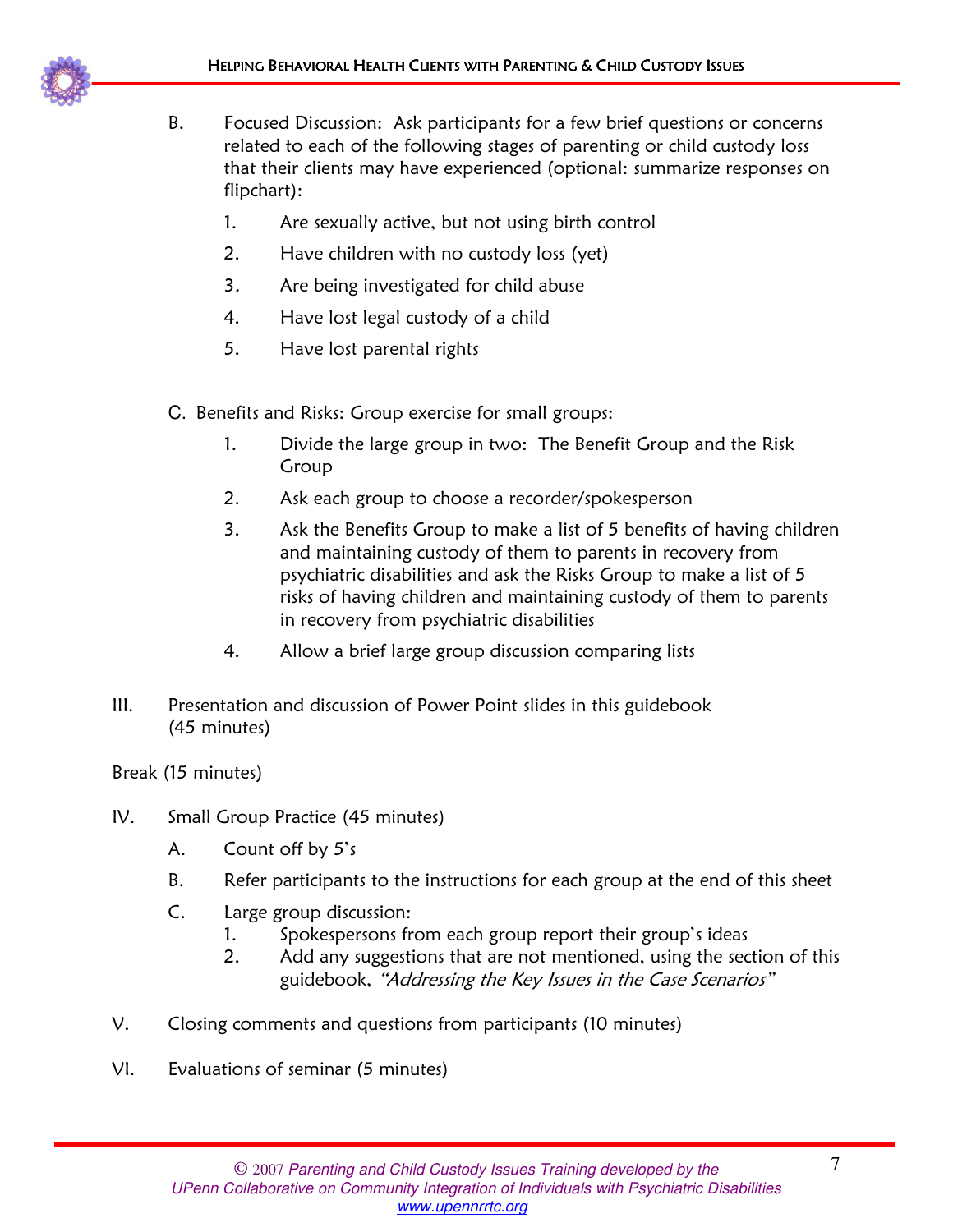



- If you are using these slides to give a presentation, it can help to start by asking participants for the issues and concerns they have about this topic of parenting and child custody issues that they have found challenging, then list them on a flipchart, and highlight slides that are relevant to their concerns as you proceed through these slides.
- Many case managers are concerned about time constraints, so address this issue up front by providing a list of local resources for parenting and custody issues and emphasizing that this presentation will help them know when and how to refer clients in different stages of parenting and child custody loss to these resources.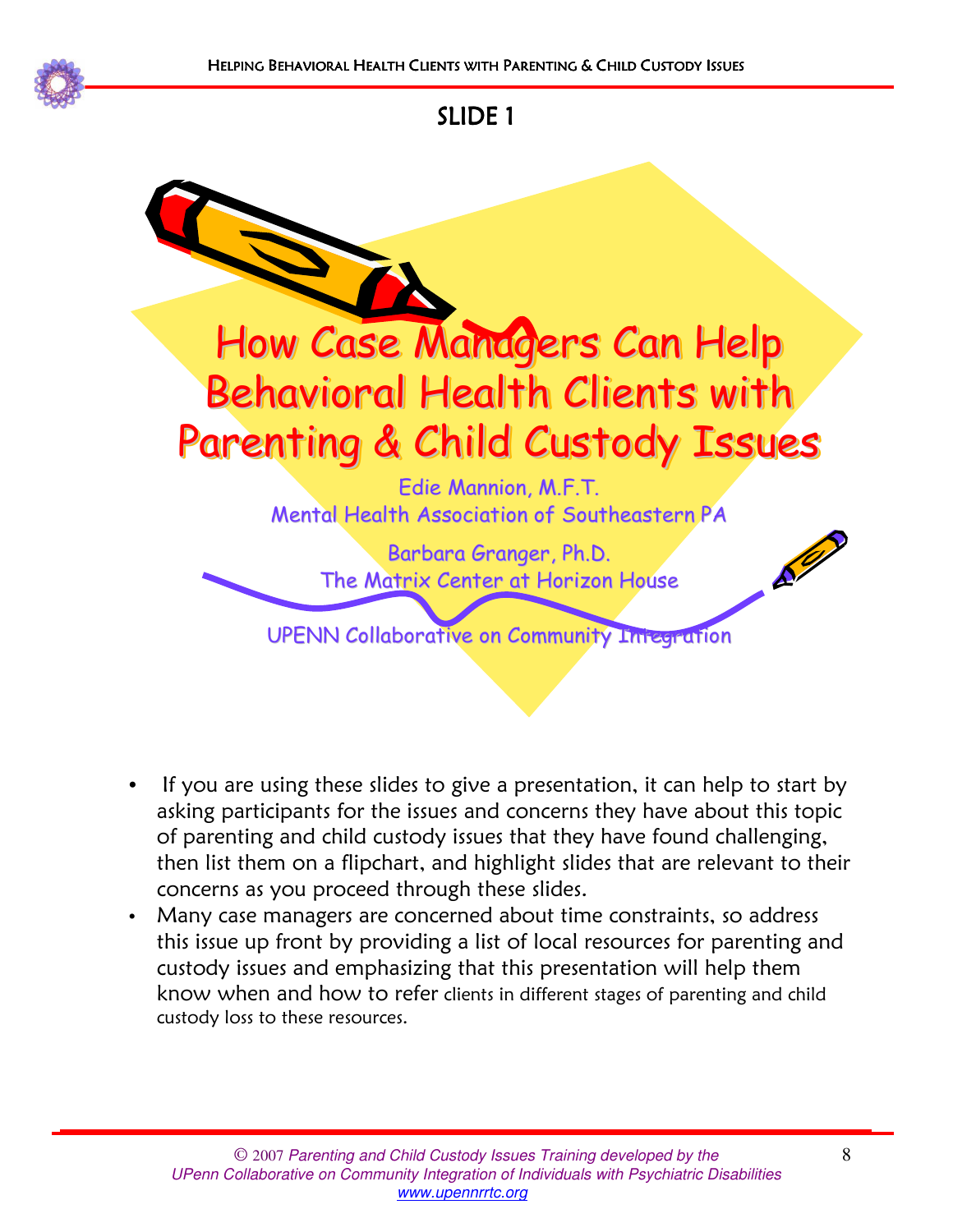

## UPENN Collaborative on Community Integration: The RRTC Promoting Community Integration of Individuals with Psychiatric Disabilities

- Based at the University of Pennsylvania with The Clearinghouse at the Mental Health Association of Southeastern Pennsylvania, and The Matrix Center at Horizon House, Inc.
- Conducting research, training and technical assistance on diverse topics, i.e., housing, education, employment, citizenship, Olmstead implementation, peer support, and others.
- Visit our website http://www.upennrrtc.org to learn more and access information, products and links.

<mark>UPENN COLLABORATIVE ON C</mark>OMMUNITY INTEGRATION

- These slides were piloted with case manager supervisors at two agencies, case manager supervisors for the whole Department of Behavioral Health in Philadelphia, PA, and representatives from all case management teams in Philadelphia.
- Using these slides and the adjoining notes will help you take advantage of what we learned in developing and piloting this training.
- The slides and notes can also be used as a self-learning tool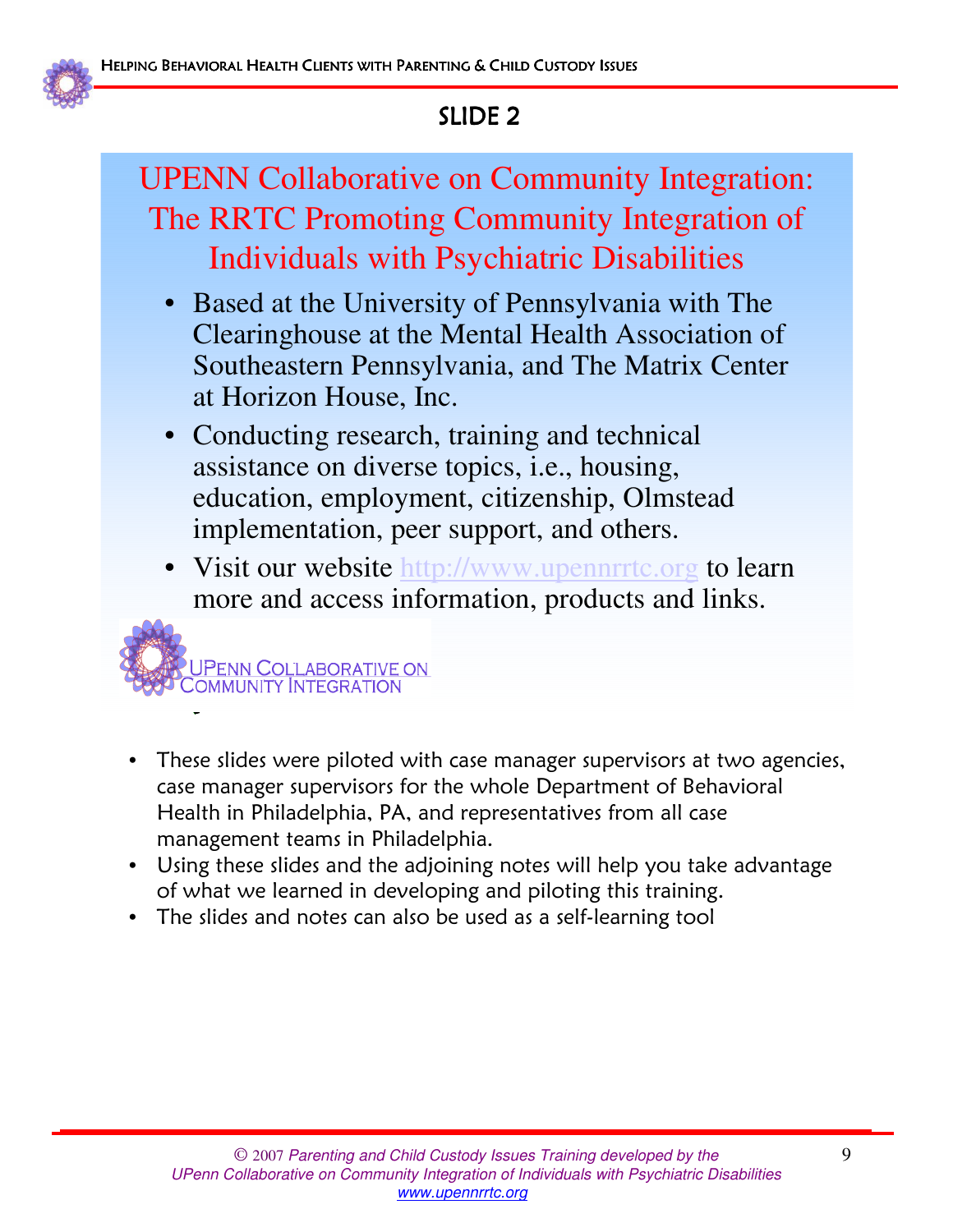

# Research on Parents with Mental Illness

- Have children at similar rates as general population, but higher rates of custody loss (as high as 70%)
- Have same rate of child abuse as general population, but higher rate of child neglect
- Receive less pre-natal care & have more obstetrical problems
- Report difficulties managing mental illness and children's needs
- Are hesitant to seek treatment… Fear child custody loss



UPENN Collaborative on Community Integration

\*References for this presentation are provided separately in this guidebook.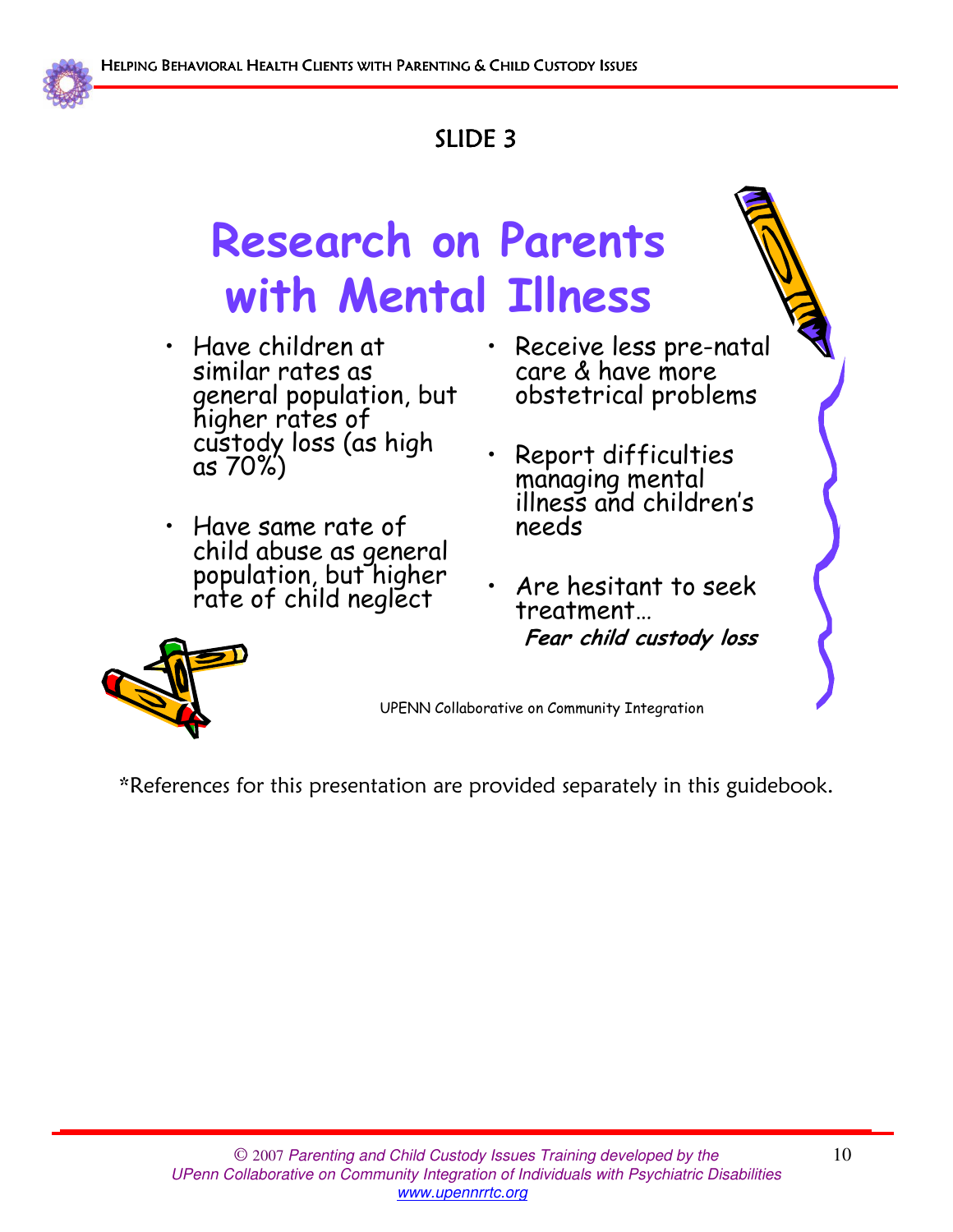

# The Philadelphia Story

(Park JM, Solomon, PS & Mandell, D. Psychiatric Services, 57(4): 493-397, 2006

- Largest study ever comparing 4,827 MA-eligible mothers in Philadelphia with and without claims for psychiatric services to examine their involvement with child protective services (CPS) Mothers with mental illness were 3 times as likely to have children in CPS and 3 times more likely to have a child in out of home placement
- Psychiatric inpatient hospitalization increased the likelihood of CPS involvement 2 times and having a child in out of home placement nearly 3 times.

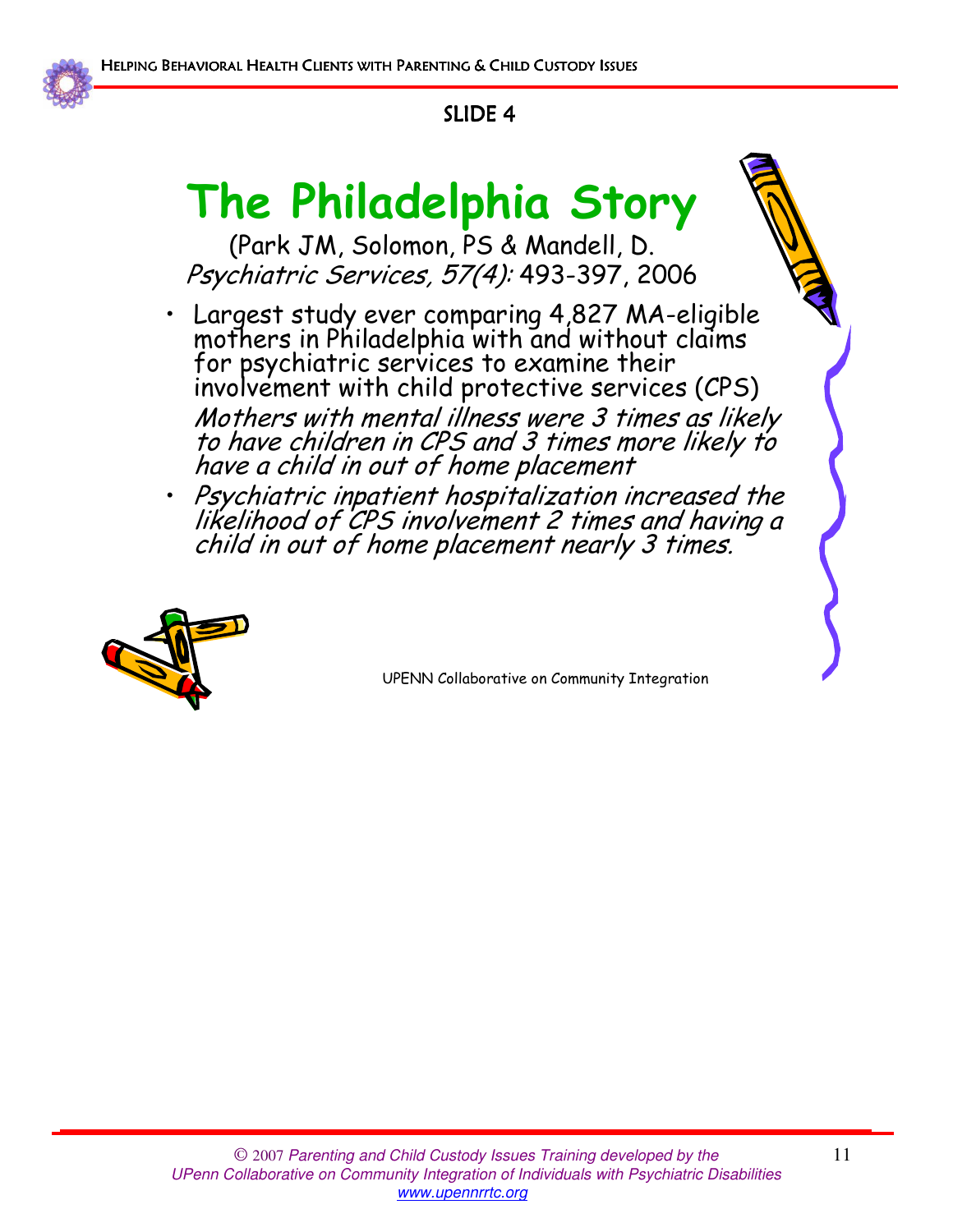

# Research Implications

- Behavioral health providers need to help their clients:
	- Discuss their readiness to parent (birth control?)
	- Learn about state child abuse laws & their rights
	- Understand the importance of planning for respite childcare other than child protective svcs.
	- Use parenting as an incentive for recovery work
	- Strengthen their parenting skills by accessing parenting resources
- Collaboration and cross training of providers in adult behavioral health and child protective service (CPS) systems

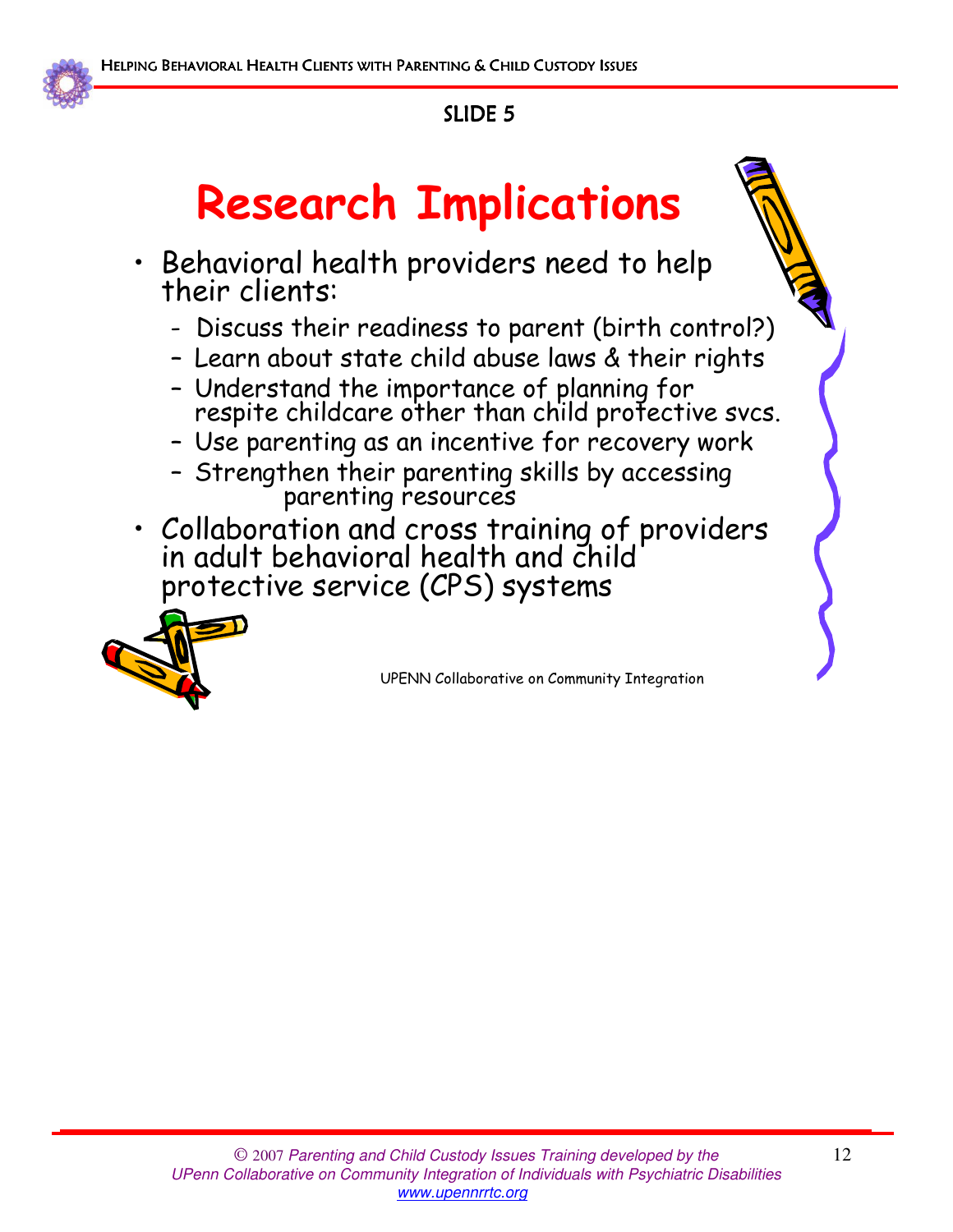

# "THE CASE MANAGER DILEMMA"



- Many case managers express concern about this ethical dilemma. These slides and notes are meant to help them balance these responsibilities, but cannot replace case supervision and sharing of agency policies around these challenging issues. This dilemma and the possible prejudices that influence how case managers respond to this dilemma are addressed in the section of this guidebook, The Case Manager Dilemma. You may want to emphasize points from this section and distribute it as a handout for training participants.
- The opening ice breakers in the training curriculum are meant to help participants share their feelings and concerns about this dilemma, and give the trainer opportunities to empathize and reassure them that though these ethical dilemmas often do not have easy answers and deserve discussion and supervision, this training attempts to use a family-friendly, honest and proactive approach to help them address this dilemma in a fair and balanced way.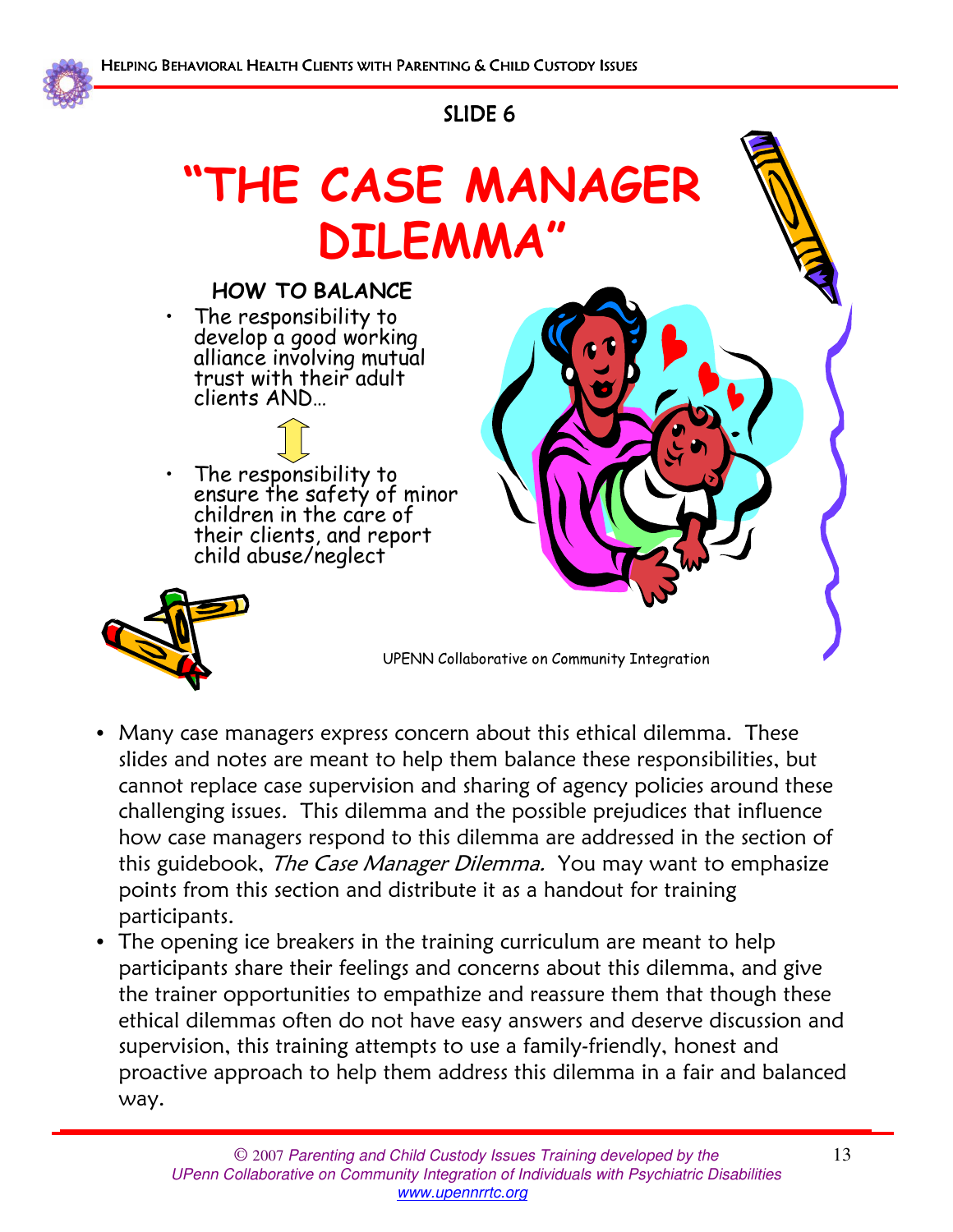

# 1. Learn your state's laws for reporting child abuse

- Some states designate certain service providers as "mandated reporters" with protections for reporting and fines and penalties for not reporting
- Ask for this information and training
- Learn your agency's policies and procedures for collaborating with the child protective service system and reporting clients for child abuse or neglect



- Many providers worry about their liability for not reporting child abuse or neglect, so arranging to distribute information or having additional training about your state's laws for mandated child abuse reporting laws and penalties for violating these laws is critical in helping providers feel safe enough to focus on this material.
- We had good outcomes with providing training on mandated reporting in the morning, and then presenting this information in the afternoon for a group of 50 case managers.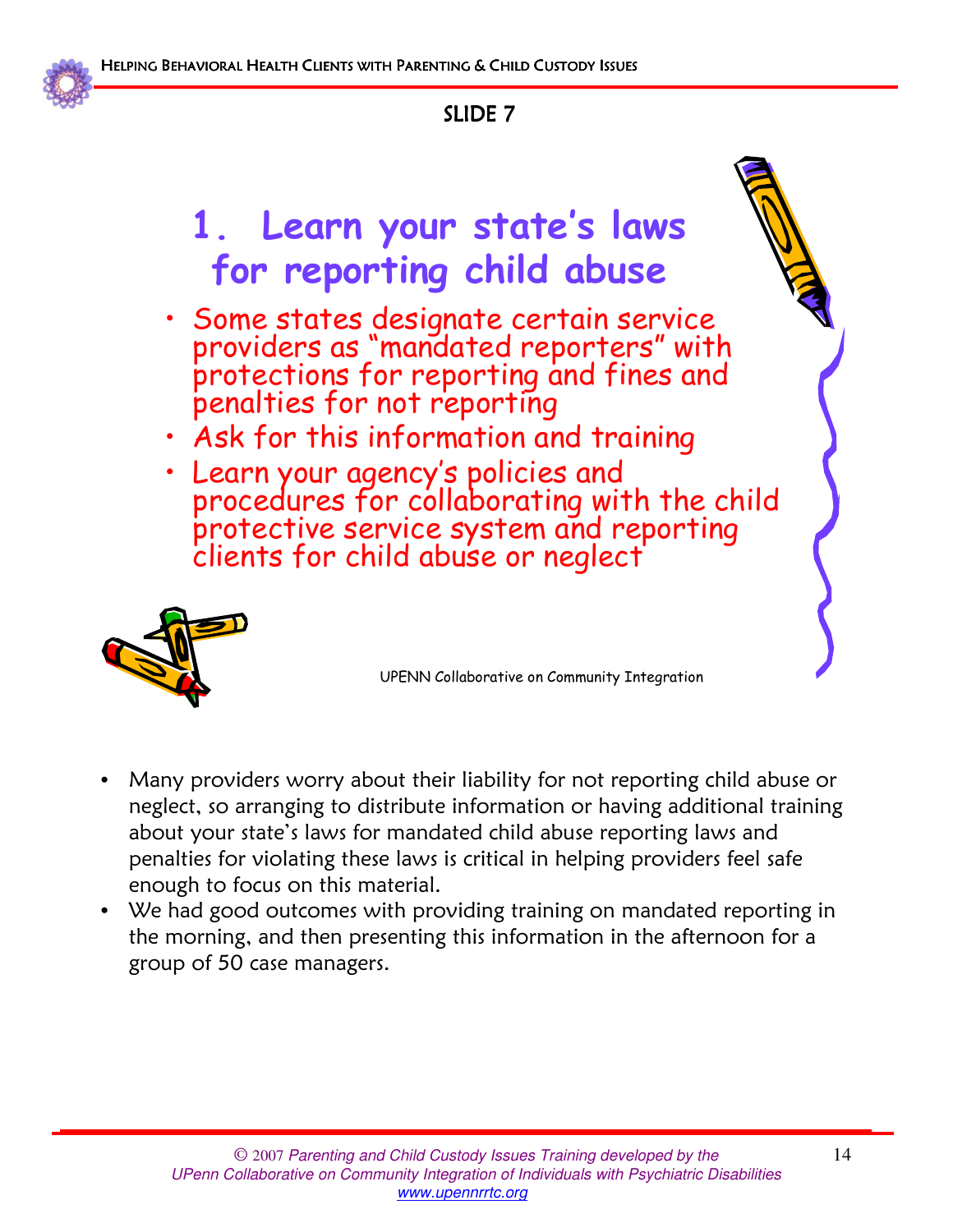

# 2. Show sensitivity to parenting issues

- Ask your clients about their children!
- If they share parenting concerns or feelings about parenting or child loss, balance empathy with reassurance and hope for having their parenting needs addressed
- If they have trouble talking, explain that many parents with illnesses or disabilities worry about their ability to be good enough parents
- Reassure parents that if they want help with their parenting concerns, you can link them to resources.

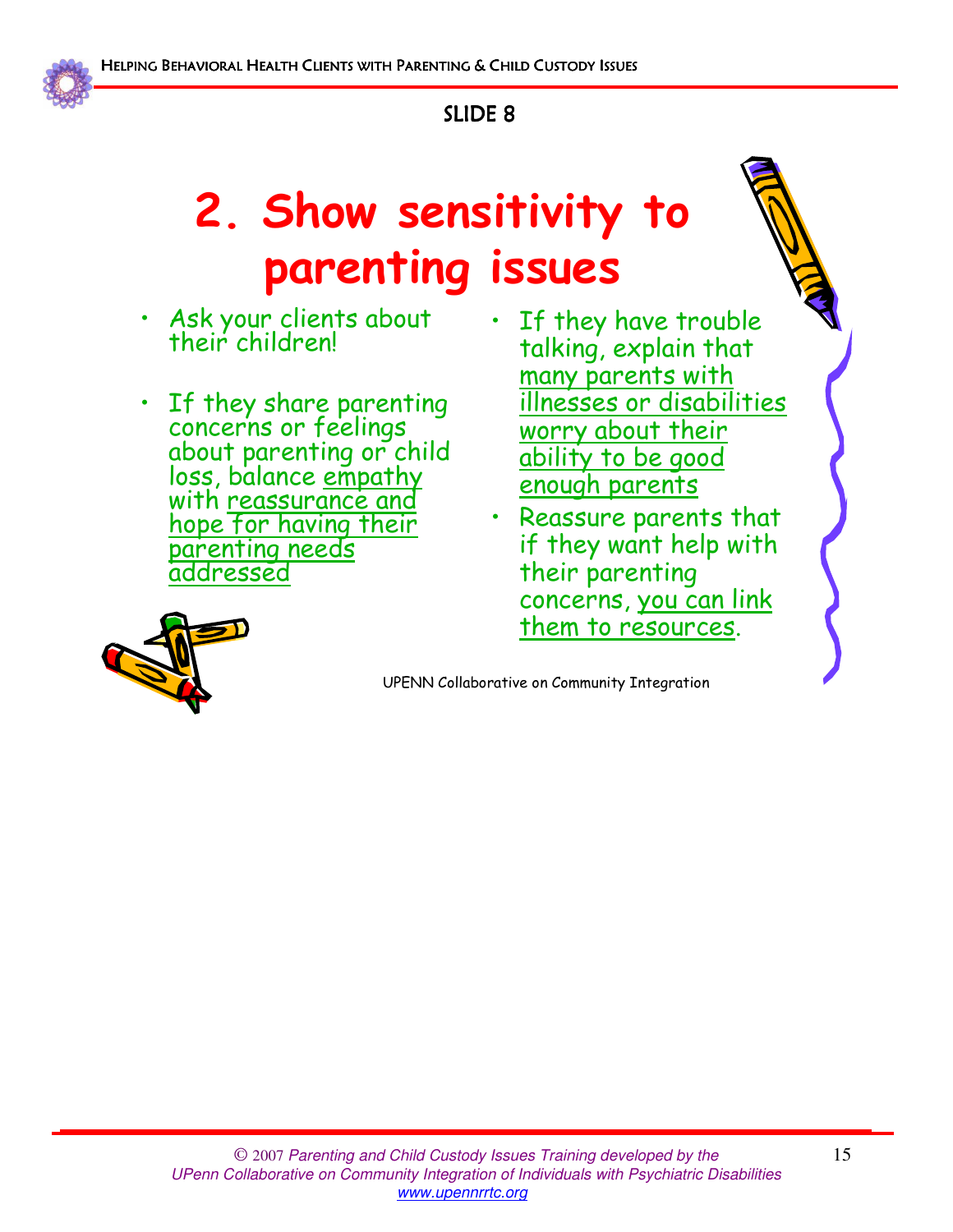

# 3. Assess their motivation to address parenting

00 DO YOU WANT TO WORK TOGETHER ON YOUR PARENTING CONCERNS!



UPENN Collaborative on Community Integration

Clients may already know or fear that case managers and providers can report them for suspected child abuse and neglect, so secrecy on this issue does not offer the opportunity to work through the tensions in the case manager and the client caused by this fact. Case managers can promote trust if they explain to their clients that though this may be their legal and/or ethical duty, they are committed to helping their clients maintain and regain custody of their minor children if that is what their clients want and are willing to work with them to attain. Case managers can state that they care about the client's love of their children, and do not want to ever be put in the position to make a child abuse report or testify against their client in family court. They can emphasize that if the client is willing to work on recovery and parenting issues that challenge their parenting, the chances are very good that child custody loss will not be a problem, or in cases where parents have already lost custody and still have parental rights, reunification can hastened by their work together.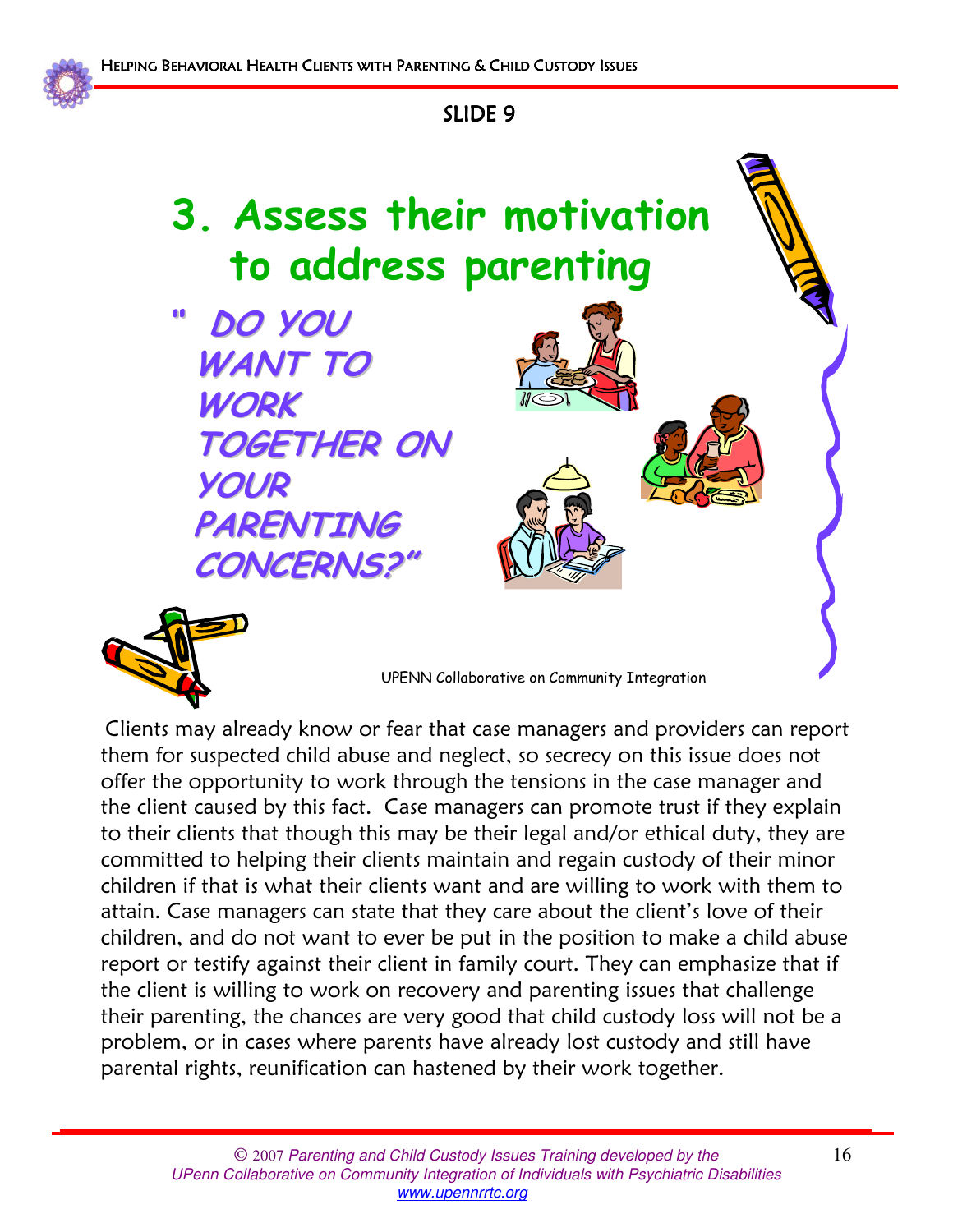

# 4. Assess their custody arrangements

- Use the "Child Custody Assessment Worksheet" to explore child custody arrangements, identify key contact people and identify any concerns related to their children
- Get names and phone numbers of people they designate or non-CPS programs that provide day and overnight respite childcare on short notice



- Since parents with psychiatric disabilities with multiple minor children often have complicated custody arrangement, you can keep track of these arrangements by using the *Custody Assessment Worksheet* in this guidebook.
- If a parent has custody of any minor children, it is extremely important to record the name and contact information of any family or friends they identify as back-up childcare providers in case they need respite or have to be hospitalized and cannot care for their children temporarily.
- If your community offers programs outside of Child Protective Services that offer respite childcare, especially emergency overnight respite childcare, referring clients to these programs and helping them register their children before there is an emergency can help them avoid getting involved in the Child Protective Service System, and possibly never getting their children back. There have been cases where parents called CPS for emergency respite childcare because they knew they could not care for their children and had no other resources, but then came under the scrutiny of CPS and eventually lost their parental rights.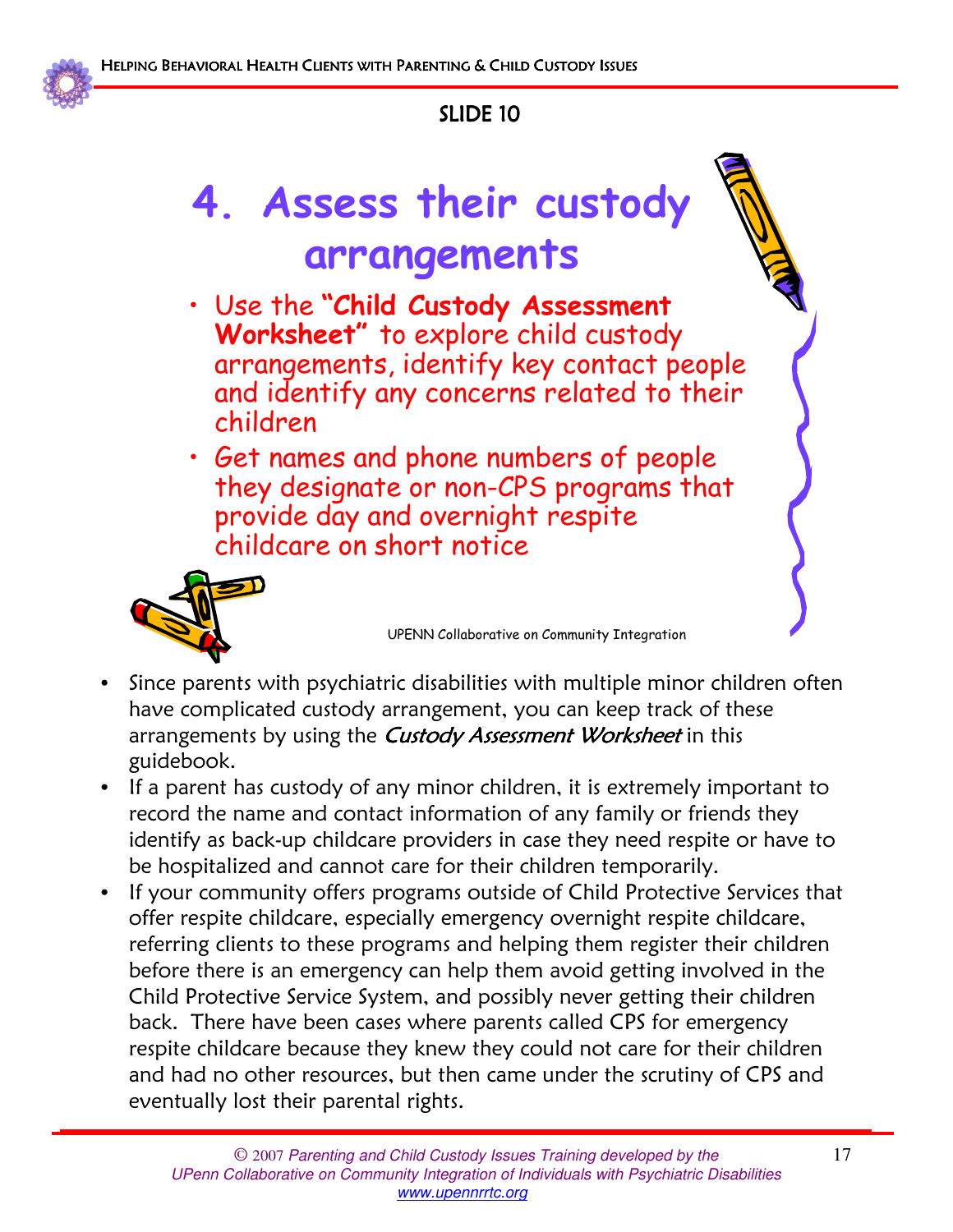



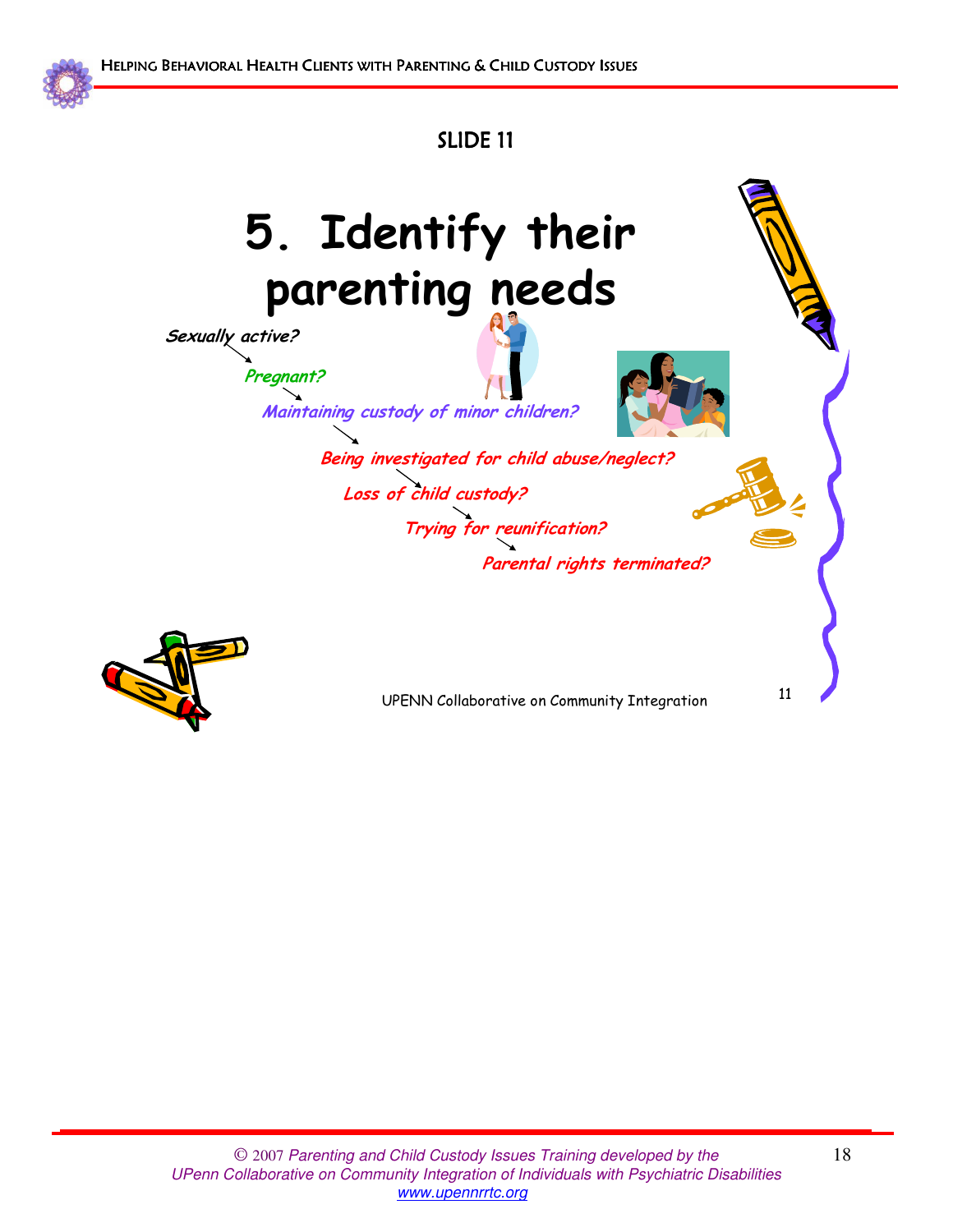

# Questions to Assess Parenting Needs

## SEXUALLY ACTIVE:

Do they want to discuss birth control and readiness to parent?

PREGNANT: What do they need to get prenatal/postpartum care? HAVE CHILDREN:

Do they want help avoiding the risk of being reported or losing child custody?



- Many case managers report that most of their clients who are parents have already lost parental rights, so they do not see this information as relevant. It is important to emphasize that these parents are at high risk for having more children, especially if the grief and trauma of losing their children is not addressed.
- It is also important to emphasize that even if they have clients who are not currently parents, they can become parents at any point if they are sexually active or vulnerable to being sexually exploited.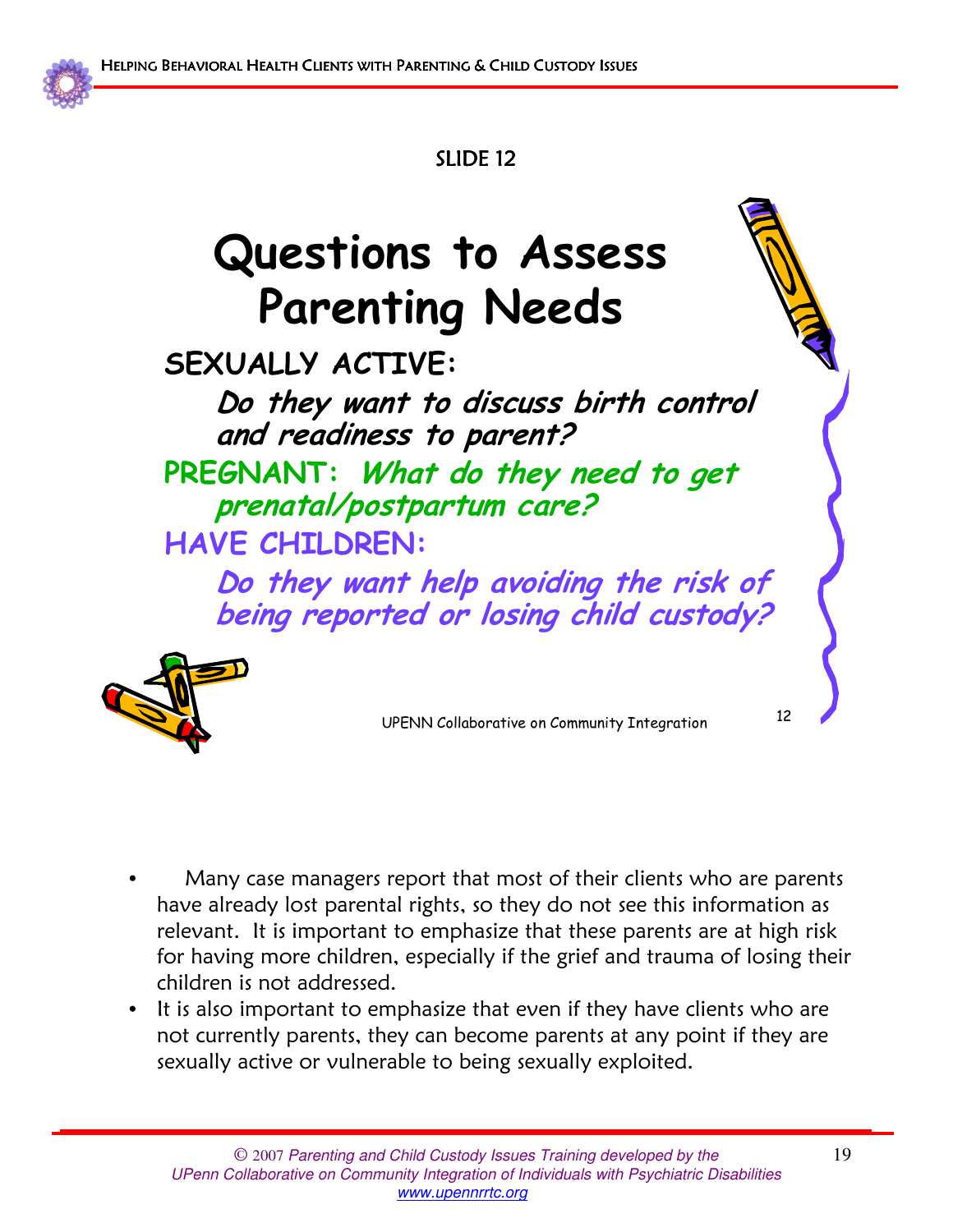

## Questions to Assess Child Custody Loss Issues  $\bigcirc$

UNDER INVESTIGATION FOR CHILD ABUSE: Do they want to know the do's and don'ts?

HAVE LOST LEGAL CUSTODY OF A CHILD: Do they want help with reunification?

HAD THEIR PARENTAL RIGHTS TERMINATED: Do they want counseling or support?



UPENN Collaborative on Community Integration <sup>13</sup>

© 2007 Parenting and Child Custody Issues Training developed by the UPenn Collaborative on Community Integration of Individuals with Psychiatric Disabilities www.upennrrtc.org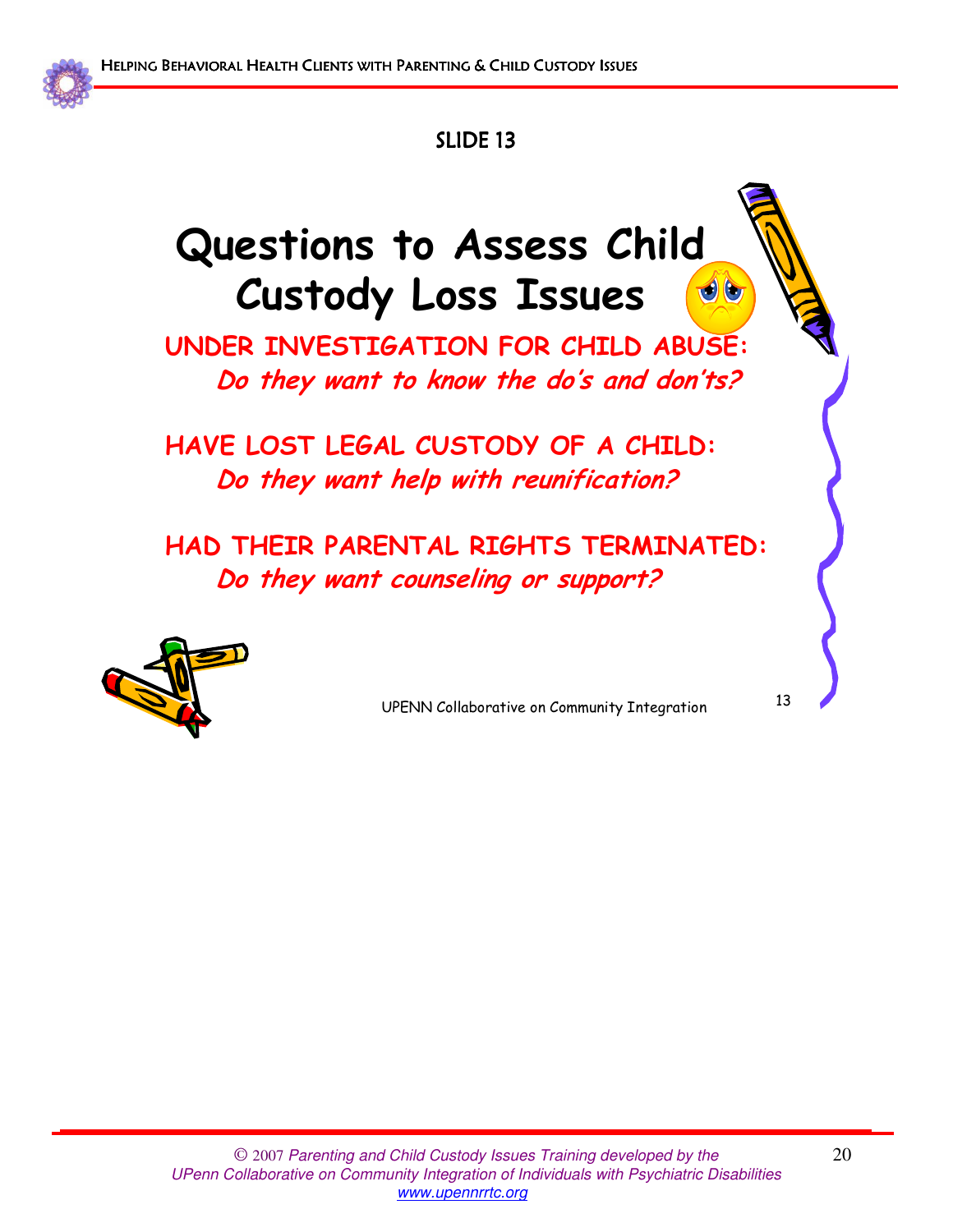

# Helping Sexually Active Clients with Birth Control?

- If they want help with this issue, assess what methods they are willing to use
- Are they willing and able to talk about the pros and cons of parenting? (See next slides)
- Help them make an appointment at a health clinic or Planned Parenthood if they are interested in methods that are not "over-the-counter" (birth control pills, patches, …)



UPENN Collaborative on Community Integration <sup>14</sup>

\*It is important to be sensitive to a client's cultural and religious background and how these factors may affect their ability to consider birth control.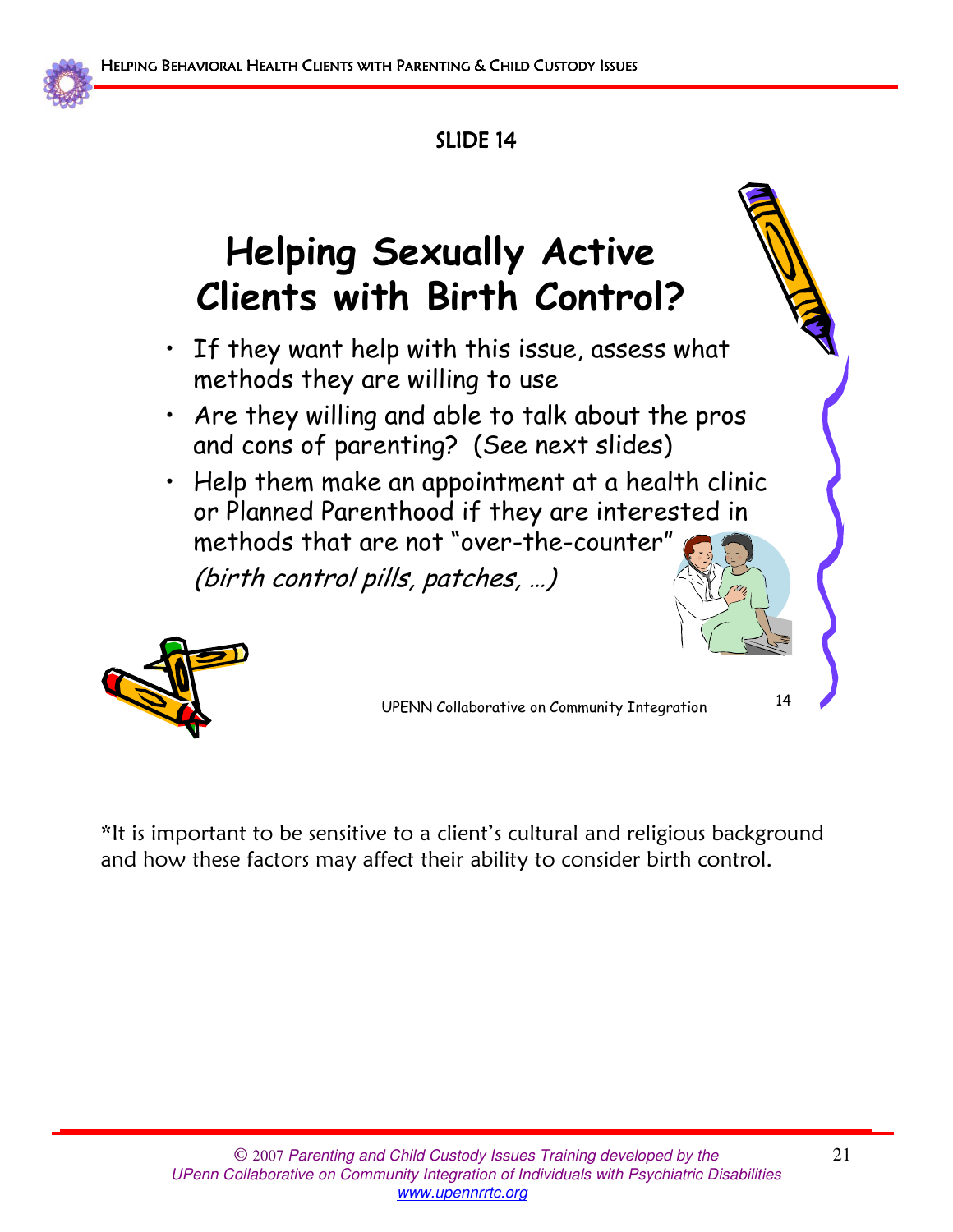

# Pros of Parenting: Advantages to Recovery

- Creates meaning and purpose in life
- Motivates people for recovery/wellness
- Can improve self-esteem
- Provides opportunities for exchange of love and support
- Helps people feel connected to others



UPENN Collaborative on Community Integration <sup>15</sup>

\*Some clients may benefit from a discussion about how they see the advantages and disadvantages to becoming parents at this point in their lives, and these ideas can be offered in the discussion.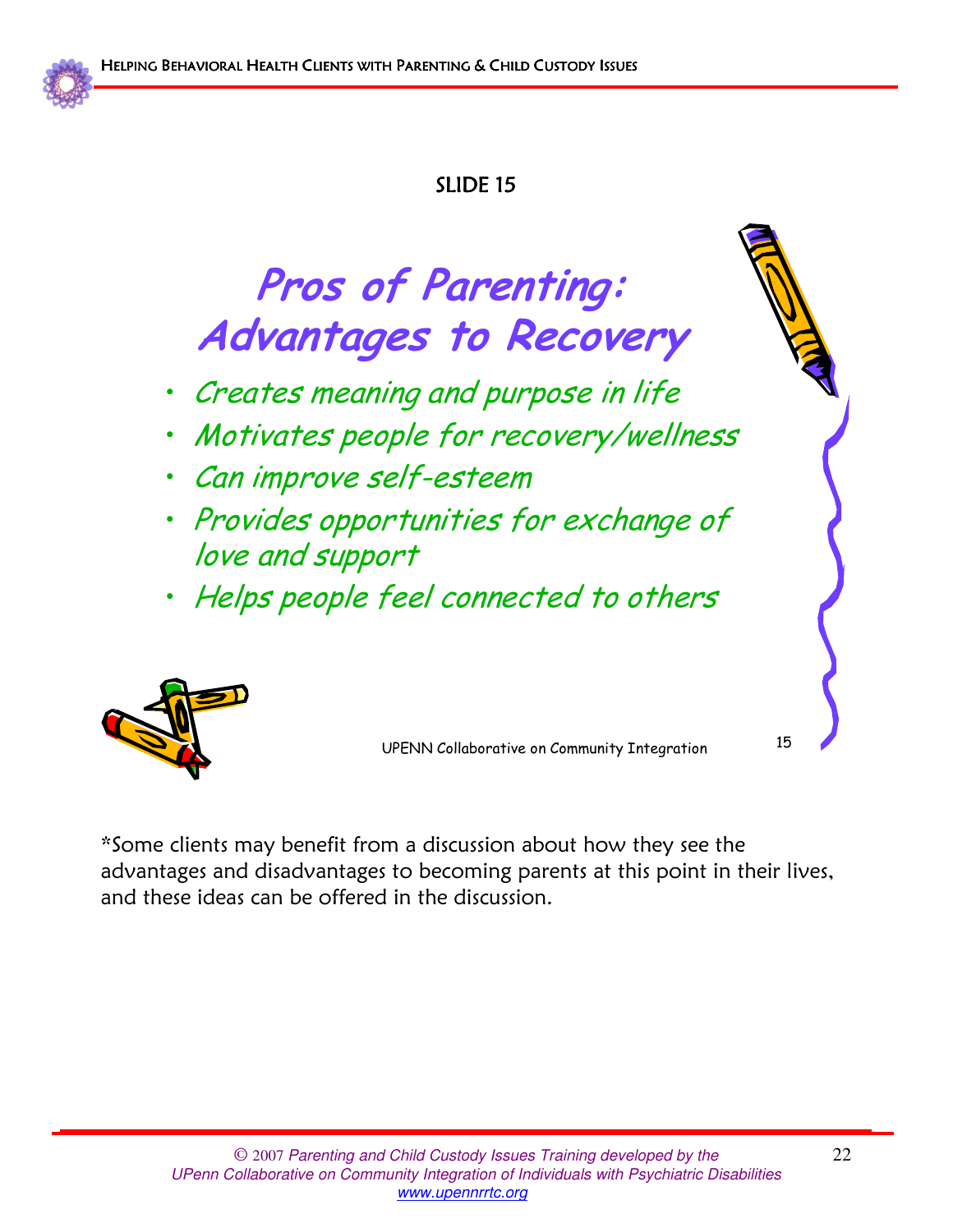

# Advantages of Parenting to Community Integration

- Parenting creates natural support opportunities:
	- Neighborhood activities
	- Daycare & school activities
	- After-school programs & sports
- Parenting as a key social role shared with other parents in the community & subculture



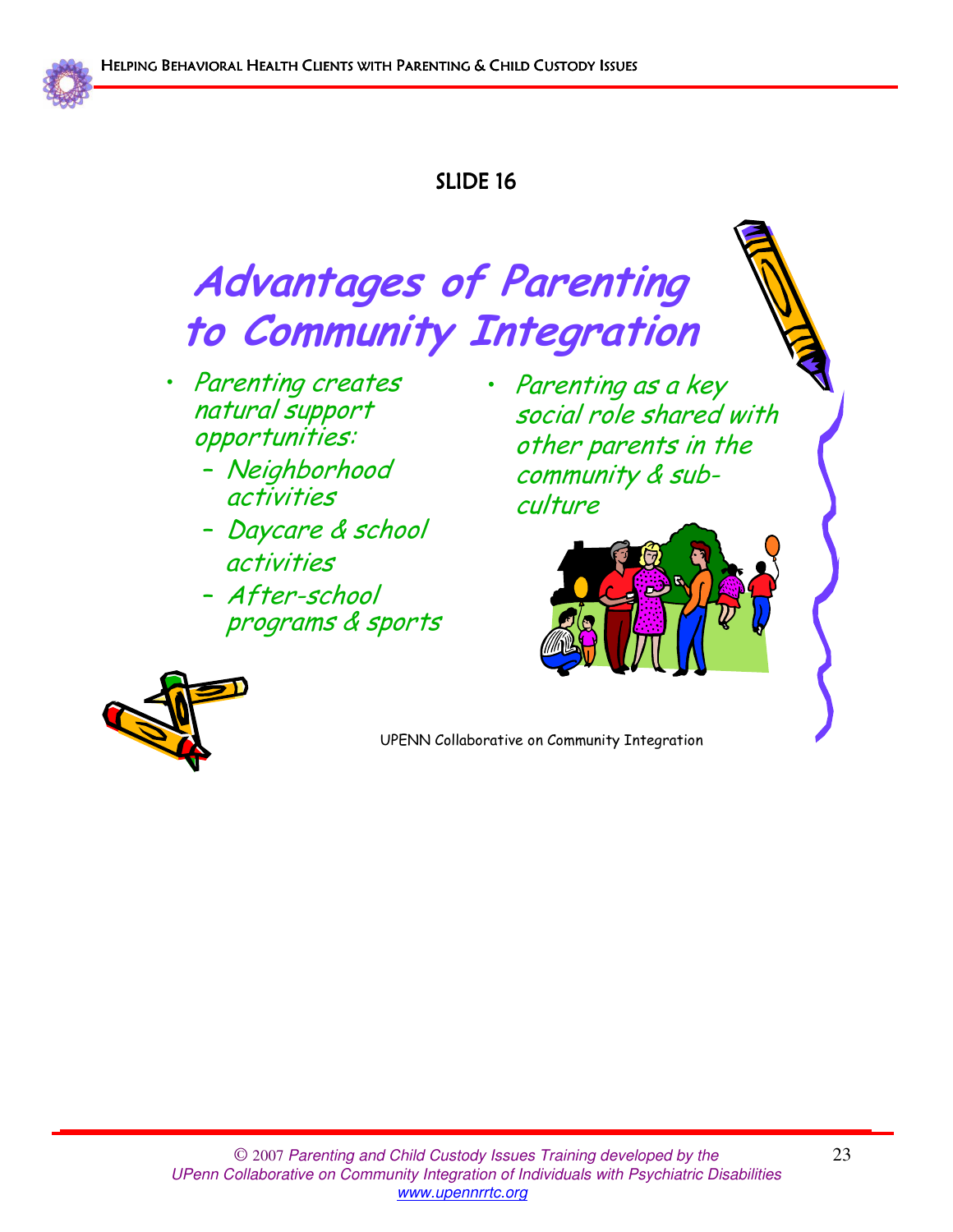

# Risks of Parenting

- Treatment avoidance due to fear of child custody loss
- Pregnancy risks
	- Hormone changes
	- Stopping medicine
	- Postpartum depression
- Sleep interruption for child care and feeding
- Parenting is stressful
- Loss of housing, work and social choices
- Losing child custody is traumatic…
- Prejudice/stigma can add to the length & trauma of child custody loss



- It is particularly important for women to understand the risks of pregnancy to their recovery, and the potential risks of medication, drugs and alcohol to their developing fetus.
- Some psychotropic medications have not been found to present major risks to the fetus, but others can cause significant birth defects. Pharmacists can be consulted for the latest data on the recommendations for how a particular medication can effect pregnancy and the developing fetus. Sometimes the risks of discontinuing a fairly safe medication outweigh the risks to the pregnancy or fetus, so clients should be encouraged to review with their psychiatrist if and when to discontinue their psychotropic medication if they become pregnant or are trying to become pregnant.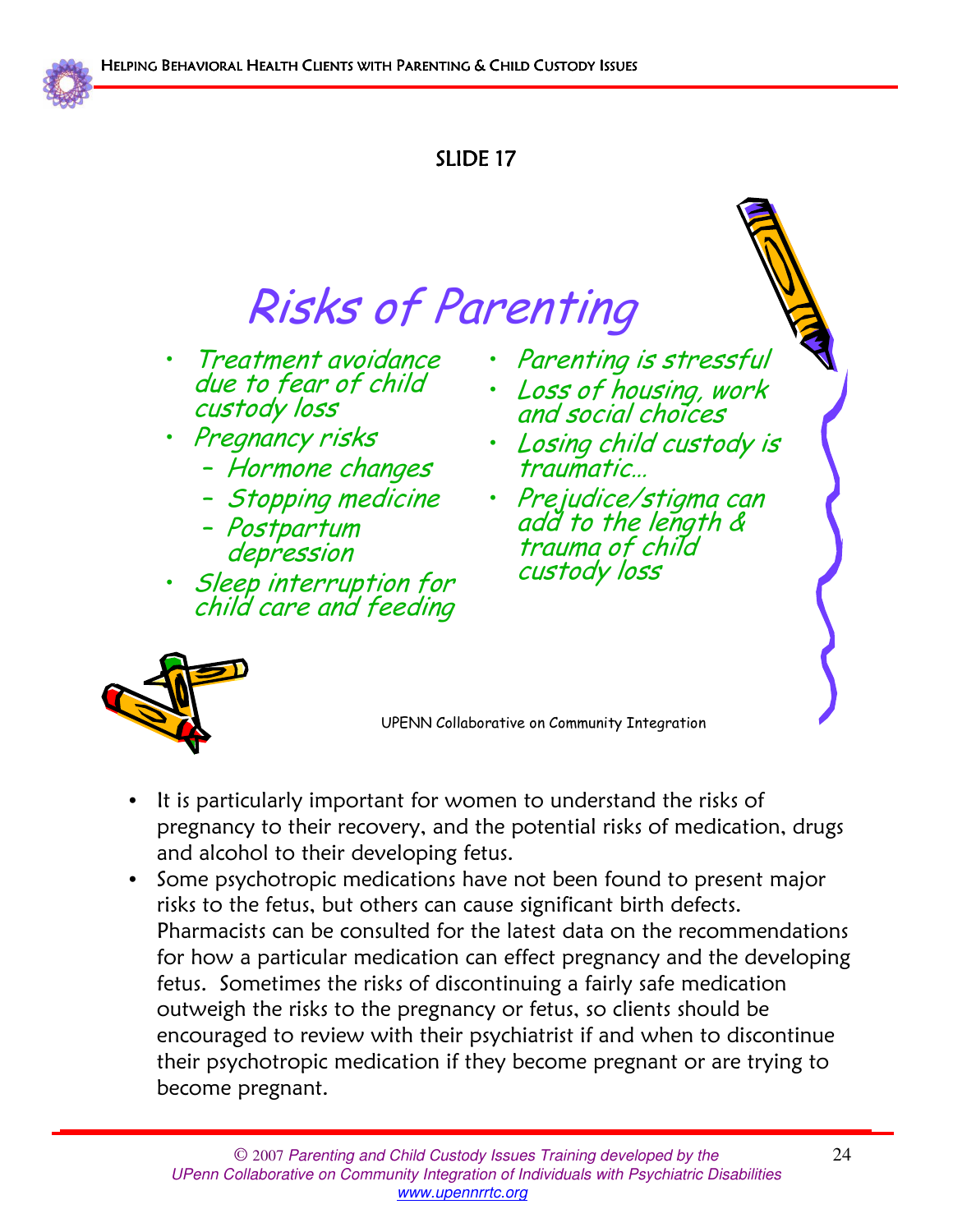

# Referrals to Resources for Pregnancy

- Crisis pregnancy counseling?
- Prenatal care and nutrition?
- Drug or alcohol use?
- Medication that could harm the baby?
- Labor & delivery classes

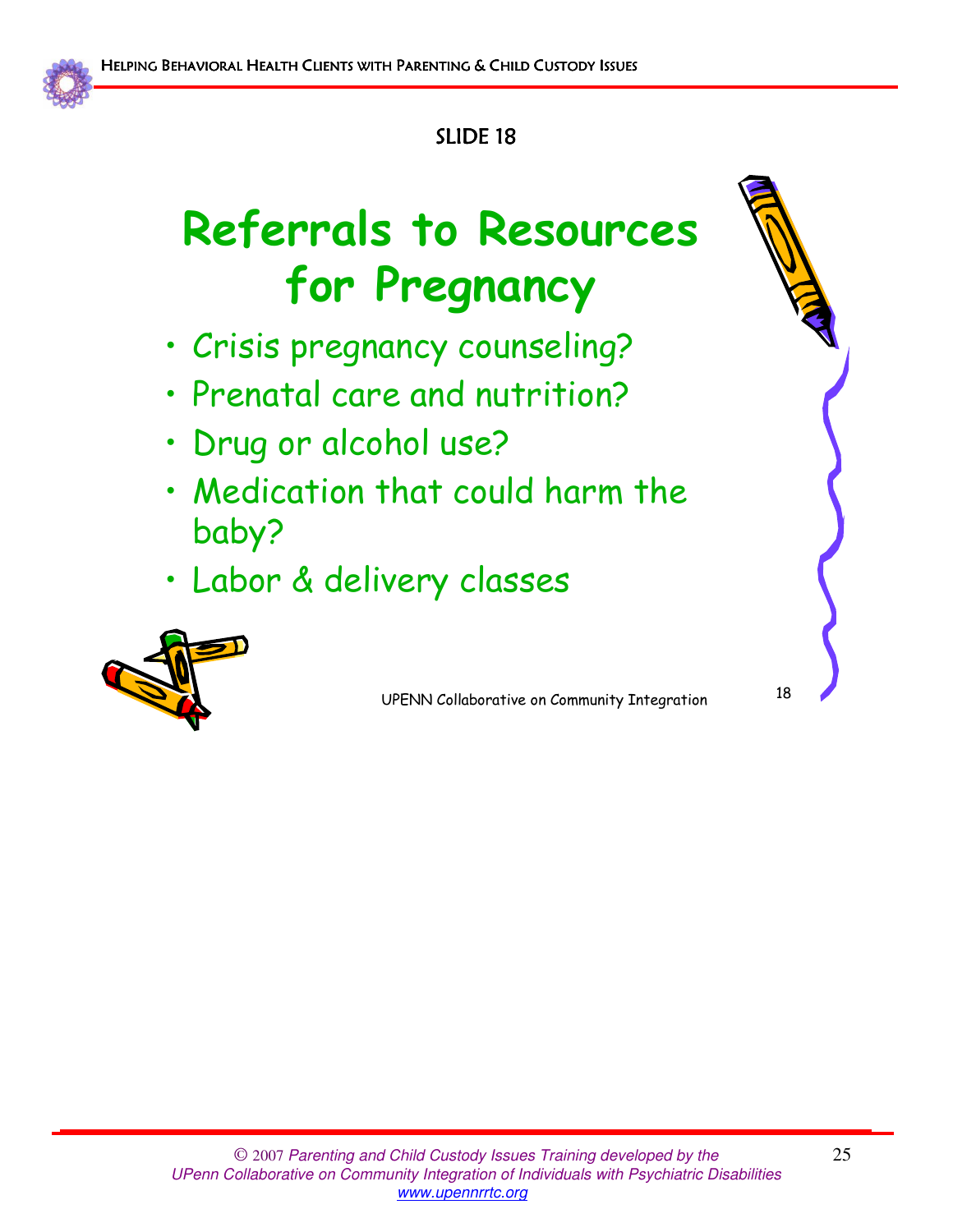

# Resources for Delivery and Postpartum Care

- Do they know signs of labor?
- Have they arranged for care of other children while in the hospital?
- Do they need in-home help for learning infant care?
- Are they being monitored for signs of postpartum depression?

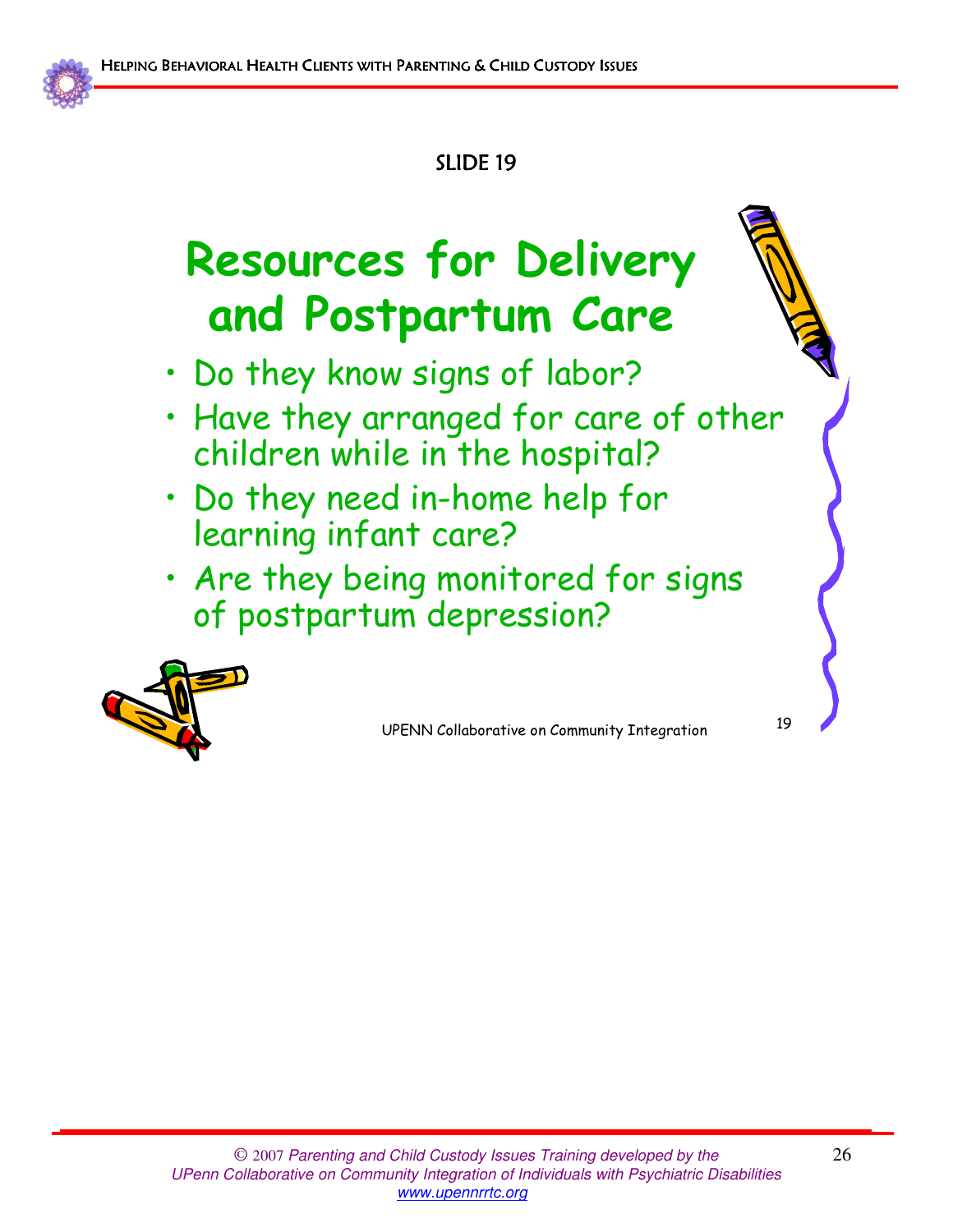

## Helping Parents Avoid Being Investigated

Help parents understand child abuse laws to help them avoid child abuse or neglect

Check if any state or local legal or social services offer presentations or information on your state's laws and your county's CPS system







UPENN Collaborative on Community Integration

\* If the client is able to read and comprehend printed information adequately, the case manager can share printed information from the Power Point slide and Community Integration Tool fact sheets included in this guidebook, or share this web site's Child Custody Guidebook for Parents In Recovery from Psychiatric Disabilities when it becomes available.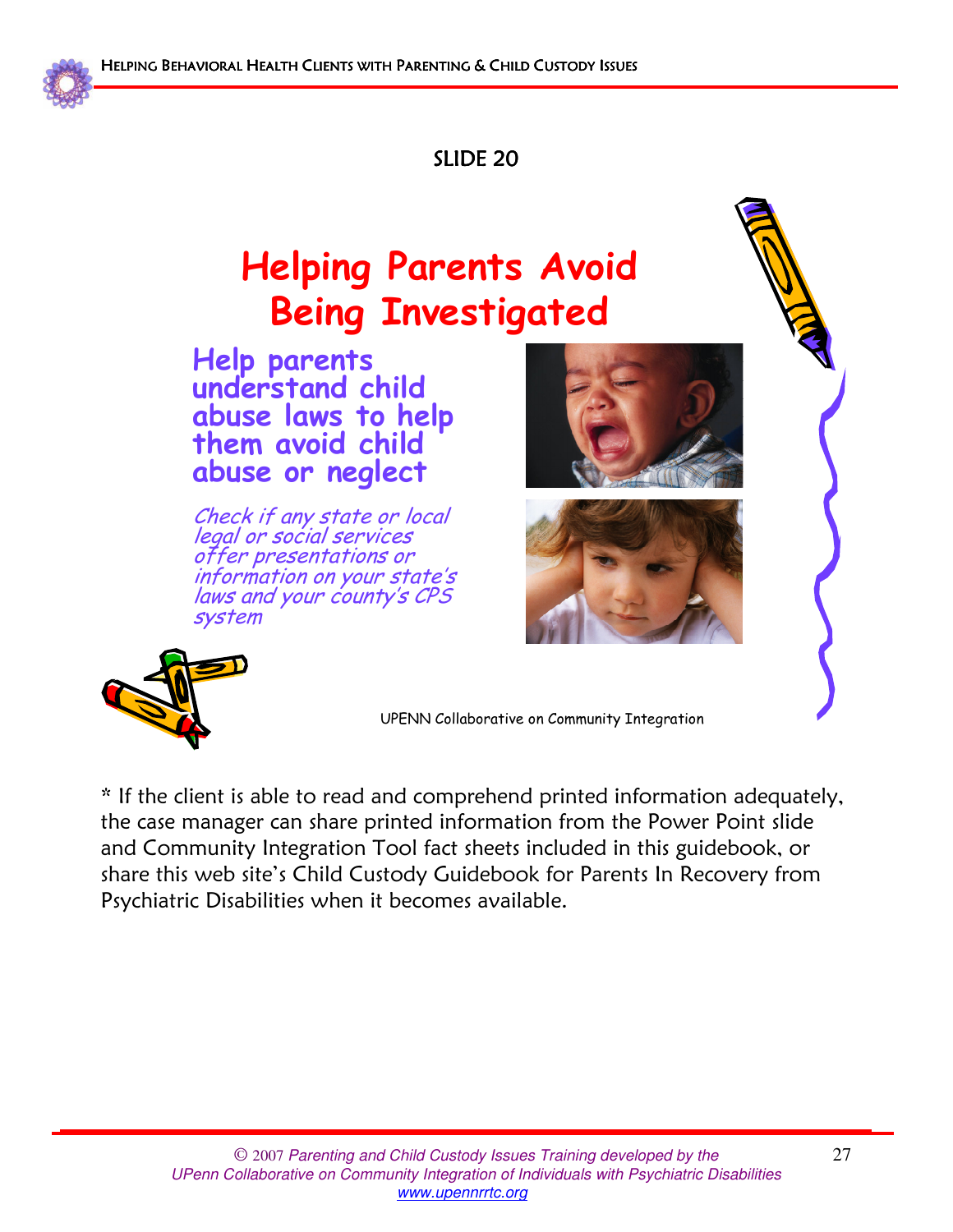

# Helping Parents Avoid Being Investigated (2)

- Help them with organizing routines regarding school, health, dental, and play/social activities
- Link them to resources that can help them understand & meet their children's developmental needs (e.g., parenting classes, support groups)
- Identify respite childcare before needed
- Express concerns & problem solving if you observe warning signs of child abuse or neglect



UPENN Collaborative on Community Integration

\* Concerns can be expressed in a way that can help you balance your responsibility to protect children with maintaining your client's trust, such as "I know you love your children and I don't want to have to involve Child Protective Services, so will you work with me to address the concern I have about your parenting?"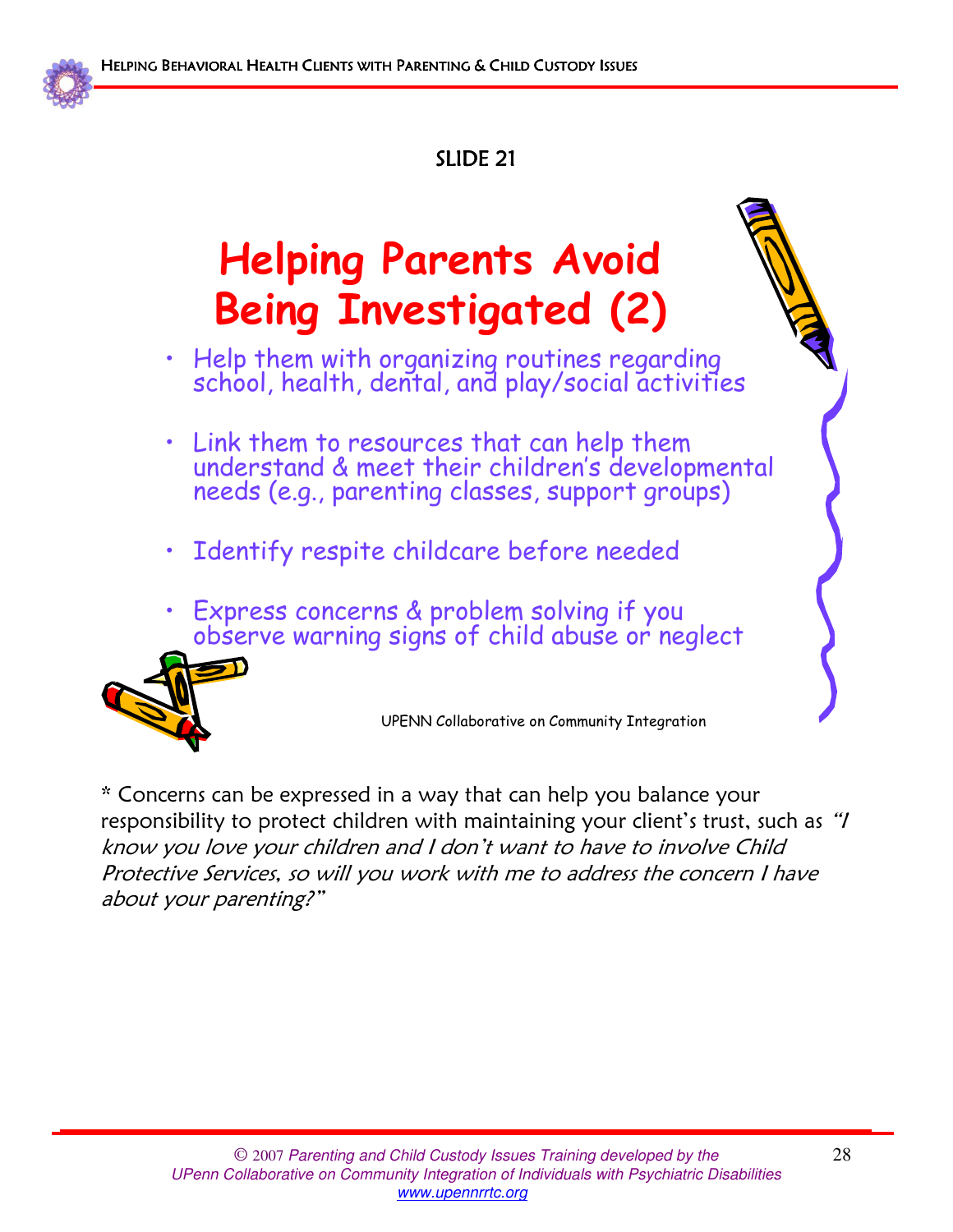

# Parent Risk Factors for Child Custody Loss

- Active symptoms, especially with lack of insight & verbal threats
- Active addiction
- Childhood history of neglect/abuse
- Social isolation, especially during stress
- Unrealistic expectations of a child
- Insecure attachment to child
- High stress plus a difficult child
- Home health or safety hazards
- History of violence



UPENN Collaborative on Community Integration

\* The more of these risk factors that are present in a client, the more vigilant case managers should be in assessing the welfare of that client's children.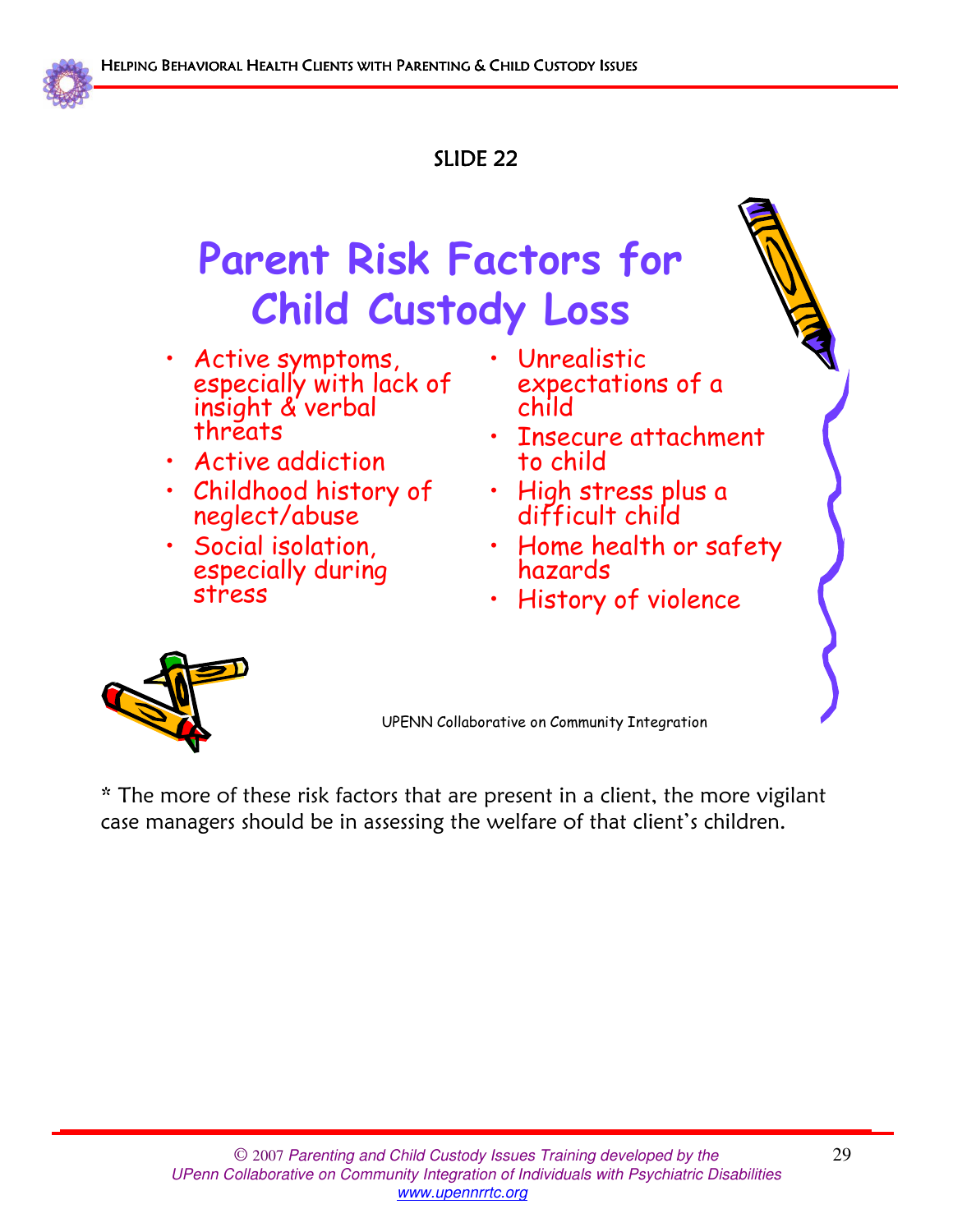

## Helping Parents Under **Investigation**

- Link to legal advice
- Discourage them from signing forms such as voluntary placement agreements or consents before consulting an attorney
- Encourage them to allow investigators into their home, but have a witness if possible
- Remind them that anything they say or do can be used against them
- Identify any trusted family members or friends willing to take custody



UPENN Collaborative on Community Integration

\* In some states, signing agreements to voluntarily allow children to be removed from a parent's care means the CPS has more time before the initial hearing and also means they must leave and get a court order before they can remove the child, which gives the parent more time to contact a lawyer for legal advice.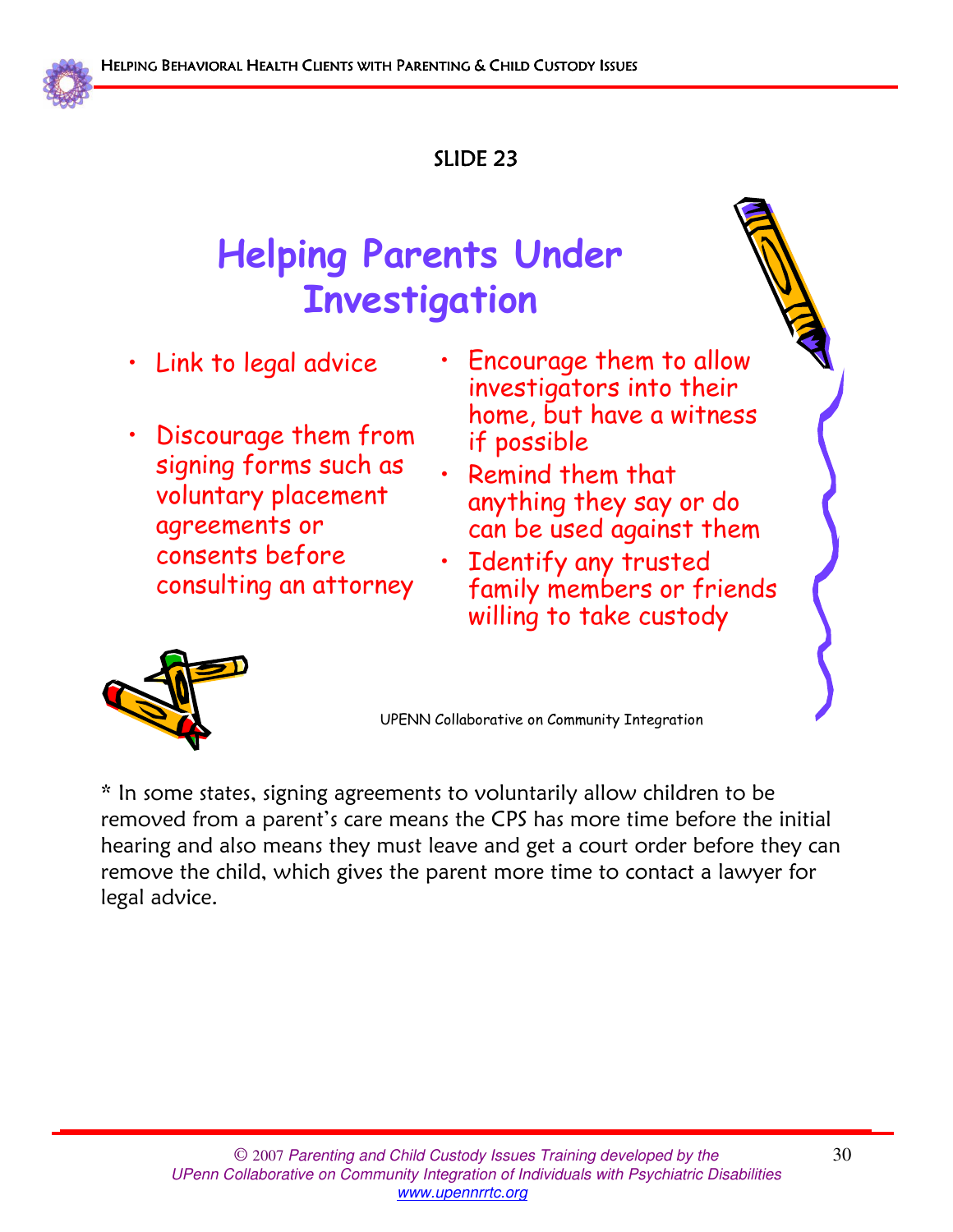

## Helping with Family Reunification

- Encourage your clients to let you help them negotiate the CPS system
- Remember that any information you provide to the CPS system can be held against your client
- Provide information about your state's laws and procedures for family reunification
- Ask to see their plan for family reunification



- Some clients prefer that their case manager not contact CPS because they would lose trust, so this decision should be evaluated on a case-by-case basis.
- Lawyers generally recommend that behavioral health providers only release basic information to CPS, such as the client's diagnosis, treatment and recovery recommendations, and cooperation with treatment and recovery recommendations.
- Making a copy of the plan for family reunification can help case managers stay aware of their clients' goals, meeting dates and court hearings so they can better offer support and even attend meetings and hearings.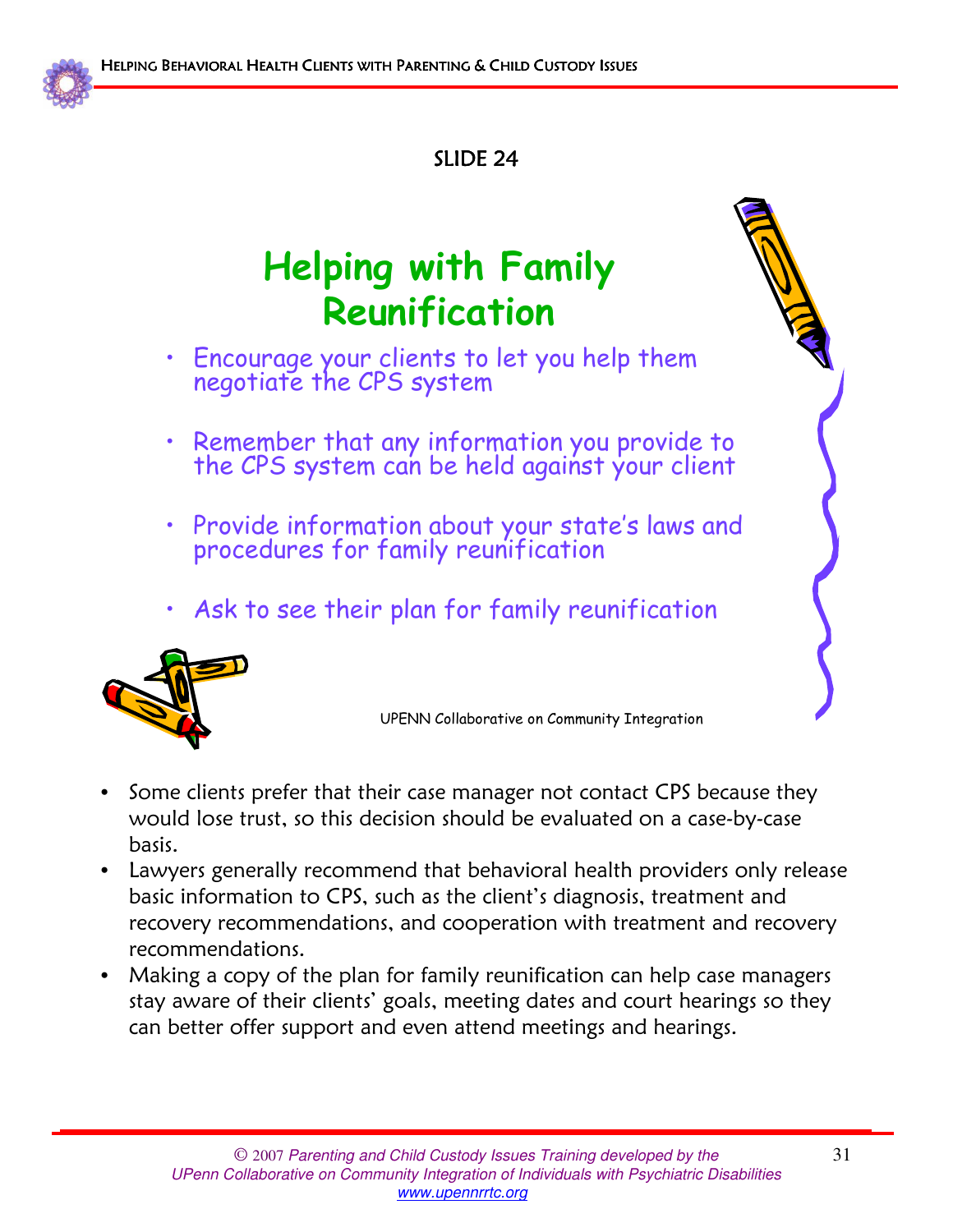

## Helping with Family Reunification (2)

Talk to your supervisor about your agency's policies for releasing information to CPS, responding to subpoenas, testifying in court and other legal matters

-Case managers are not "expert witnesses" but provide links to "experts" so you may not have to testify in court -Progress notes can be subpoenaed

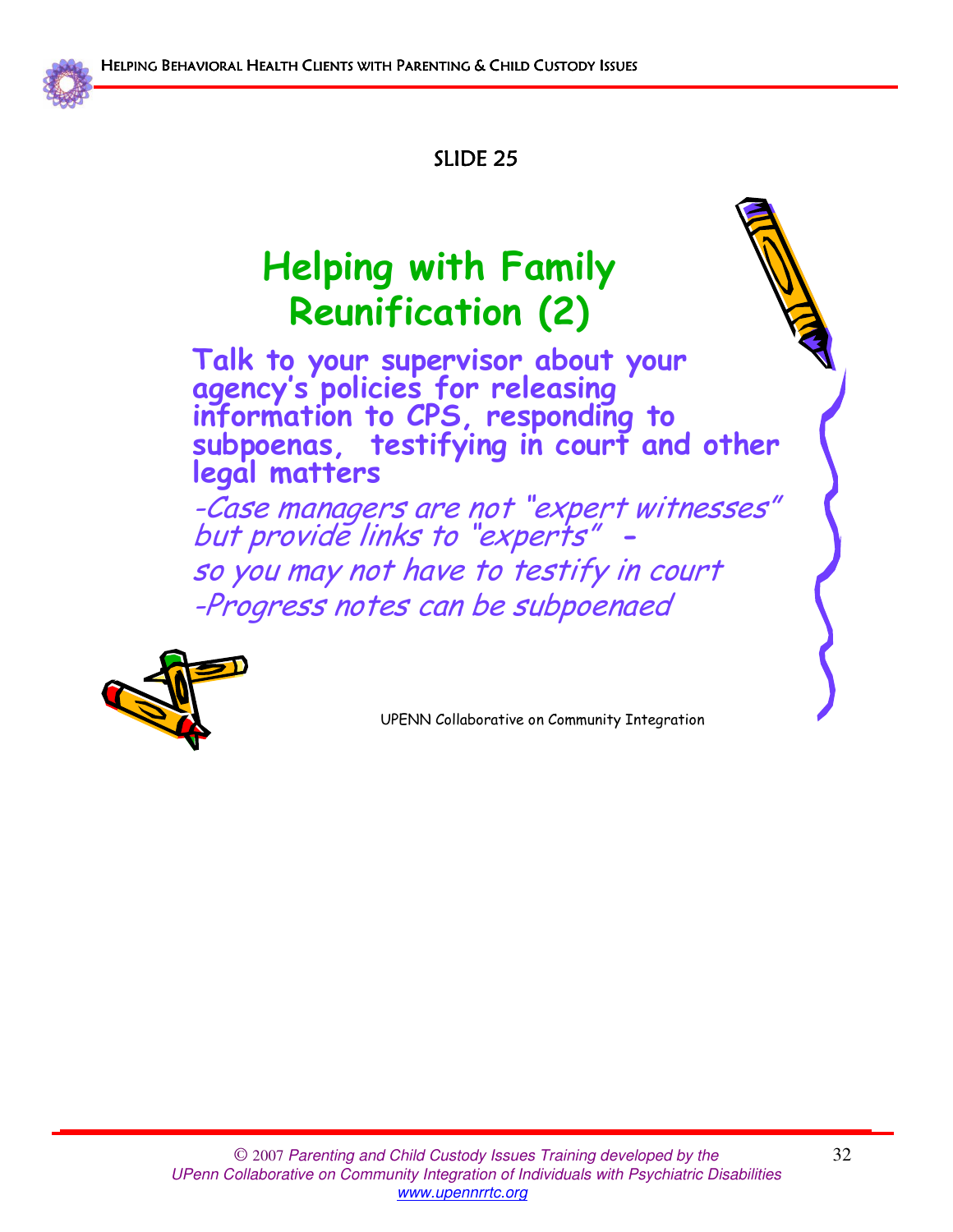

## Helping with Family Reunification (3)

- Ask if they want you to accompany them to CPS meetings or family court hearings
- Be prepared for "ethical dilemmas" if you attend a CPS meeting or court hearing and your client provides information you know or suspect is not true
- New federal laws mean that parents only have 12 months to achieve family service plan goals or risk losing their parental rights (adoption) so help them meet their goals fast!



- Be prepared for other "ethical dilemmas" such as attending a CPS meeting or court hearing and hearing your client provide information you know or strongly suspect is not true. It is a challenge for case managers to balance their need to form an alliance with their clients and their responsibility to protect children from harm.
- Sharing the burden about how to handle such ethical dilemmas with a supervisor or trusted colleague can minimize your anxiety or guilt about how you respond.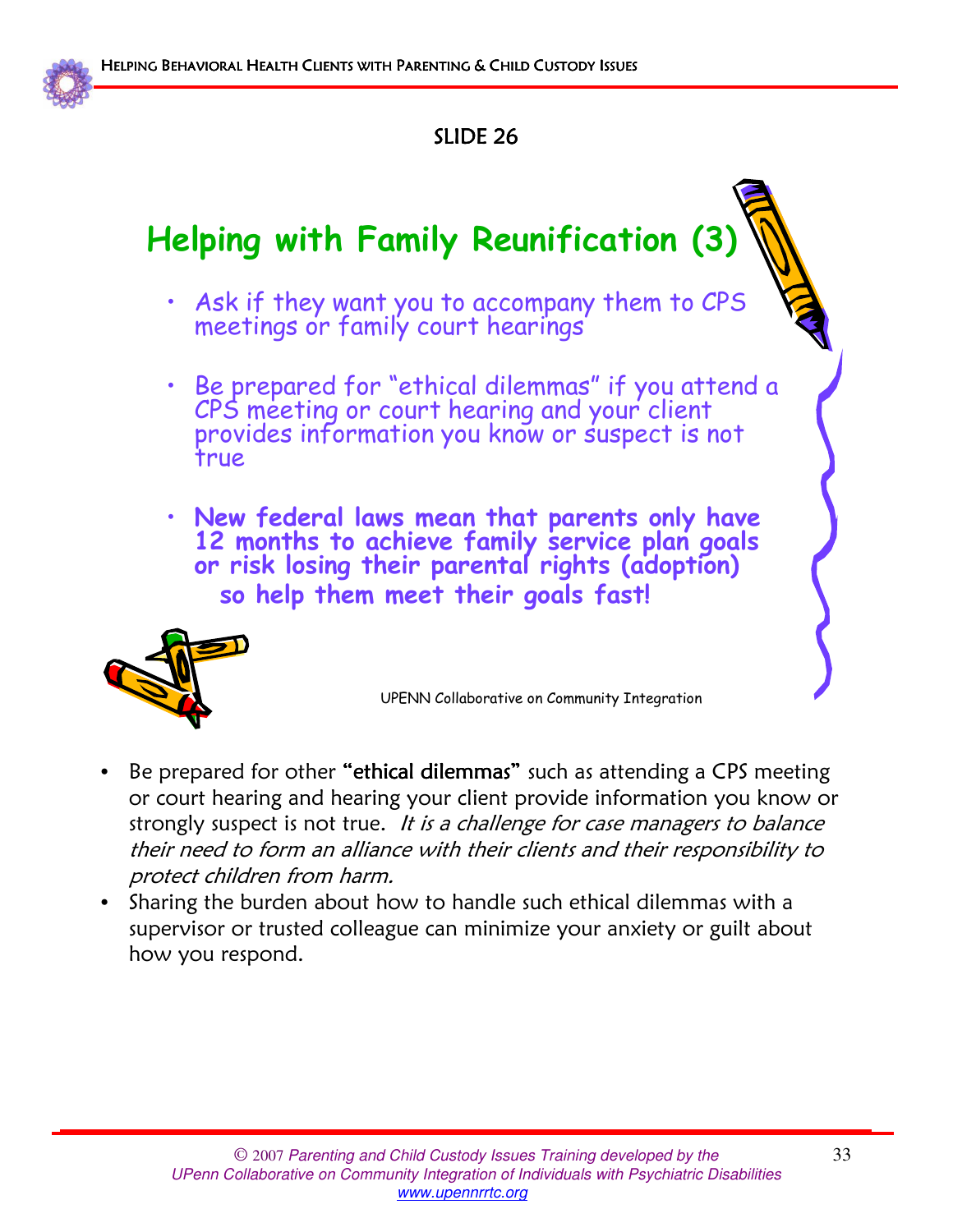

## Give Clients Tips about Family Reunification

- "Meet your reunification goals fast, including any goals specifying treatment."
- "Sign release forms that only allow treatment providers to release diagnosis, treatment recommendations and compliance with treatment."
- "Establish a good relationship with everyone involved…If you get angry, be assertive not aggressive or it could be held against you."



UPENN Collaborative on Community Integration

These tips are also summarized on the Community Integration Tool, *Parenting* with a Mental Illness: Child Welfare & Custody Issues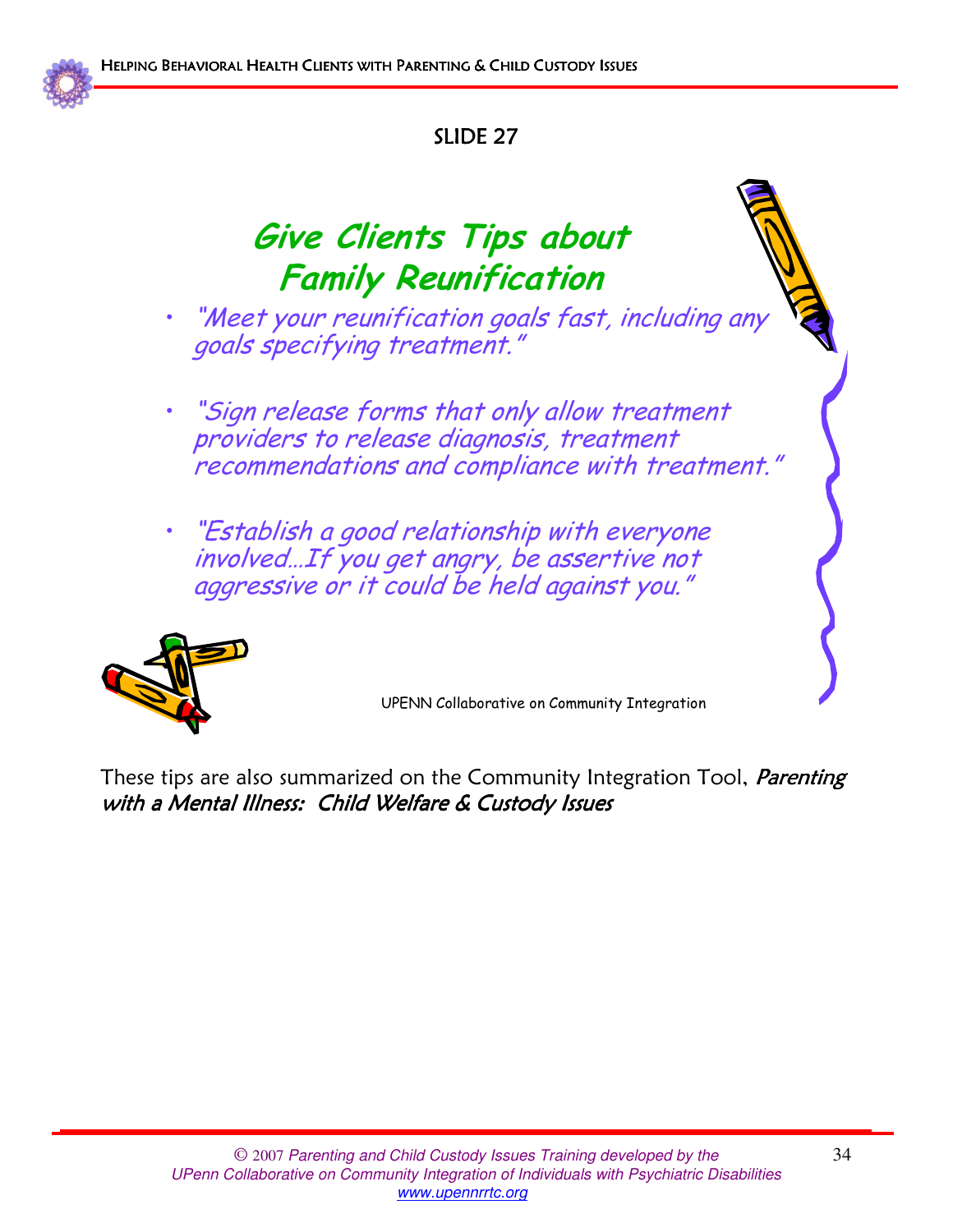

## Tips about Family Reunification (2)

- "Educate your attorney about your illness."
- "Maintain as much contact with your child as possible and keep up with visits. Help them understand that you are ill but getting help."  $\,$
- "Keep notes of dates and events related to your case."

"Be prepared for all meetings & court hearings."



- Many attorneys are vulnerable to our society's stigma and misinformation about mental illness, and can better represent their clients if they better understand that their client is in a treatment and recovery process that is effective.
- Helping clients with getting organized can be critical. Keeping a notebook of all names, dates and type of contact with people involved in their case can help them show that they are serious and organized. Keeping a calendar with all meeting dates, court hearings, parenting classes or other dates related to their case can help make sure they attend all scheduled meetings.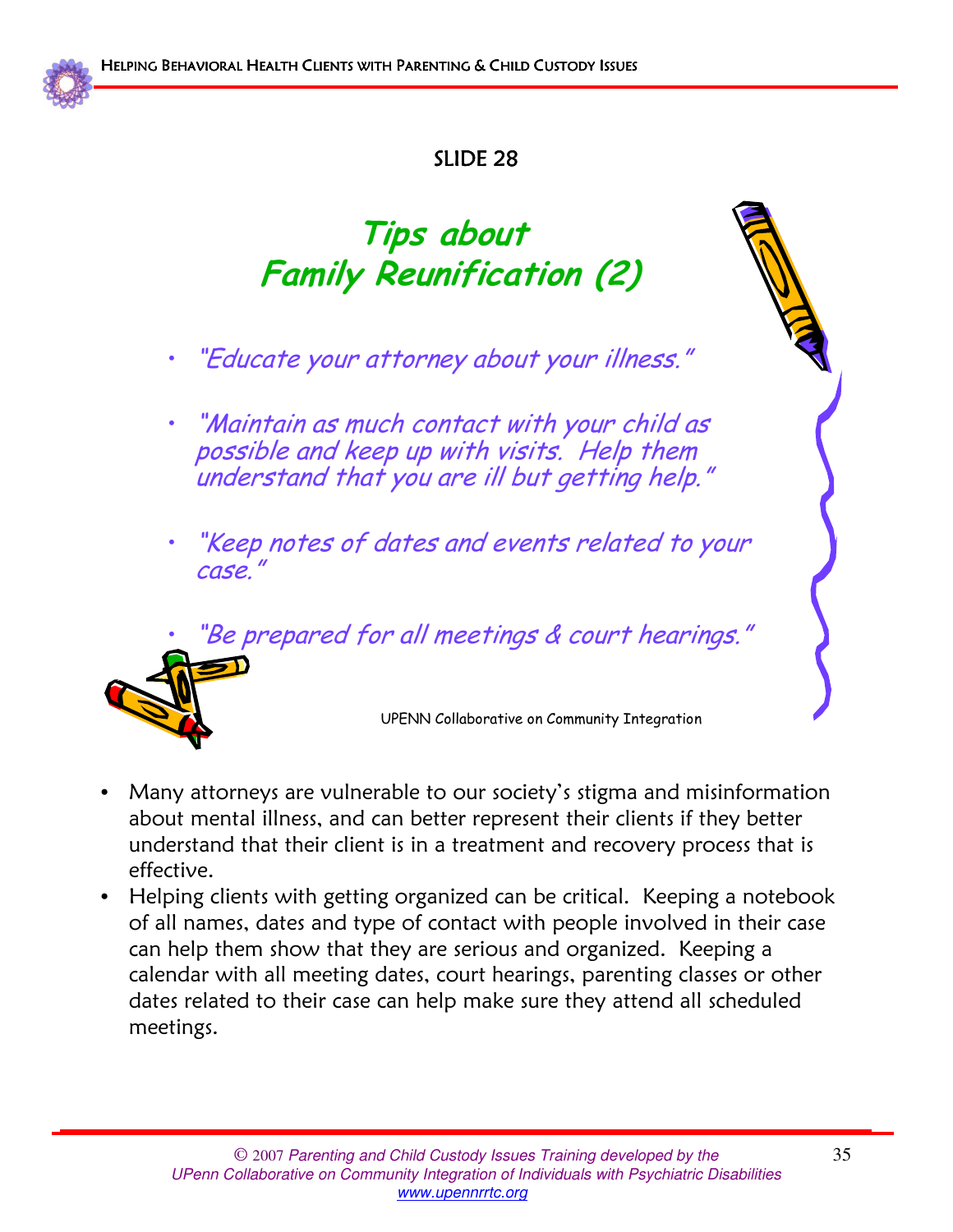

## Helping Parents Who Lose/Lost Parental Rights

- Losing a child to adoption can be one of the most traumatic human experiences for parents & children, especially if the adoptive parent does not agree to open adoption
- Many parents will seek to have more children to replace the lost child, especially if their trauma and grief are not addressed… SO PROVIDE RESOURCES & SUPPORT FOR GRIEF & TRAUMA COUNSELING!



UPENN Collaborative on Community Integration

\* Many communities do not yet have these groups, so if your agency cannot help one get started or locate one, referral to a counselor who specializes in grief and trauma may be the only option.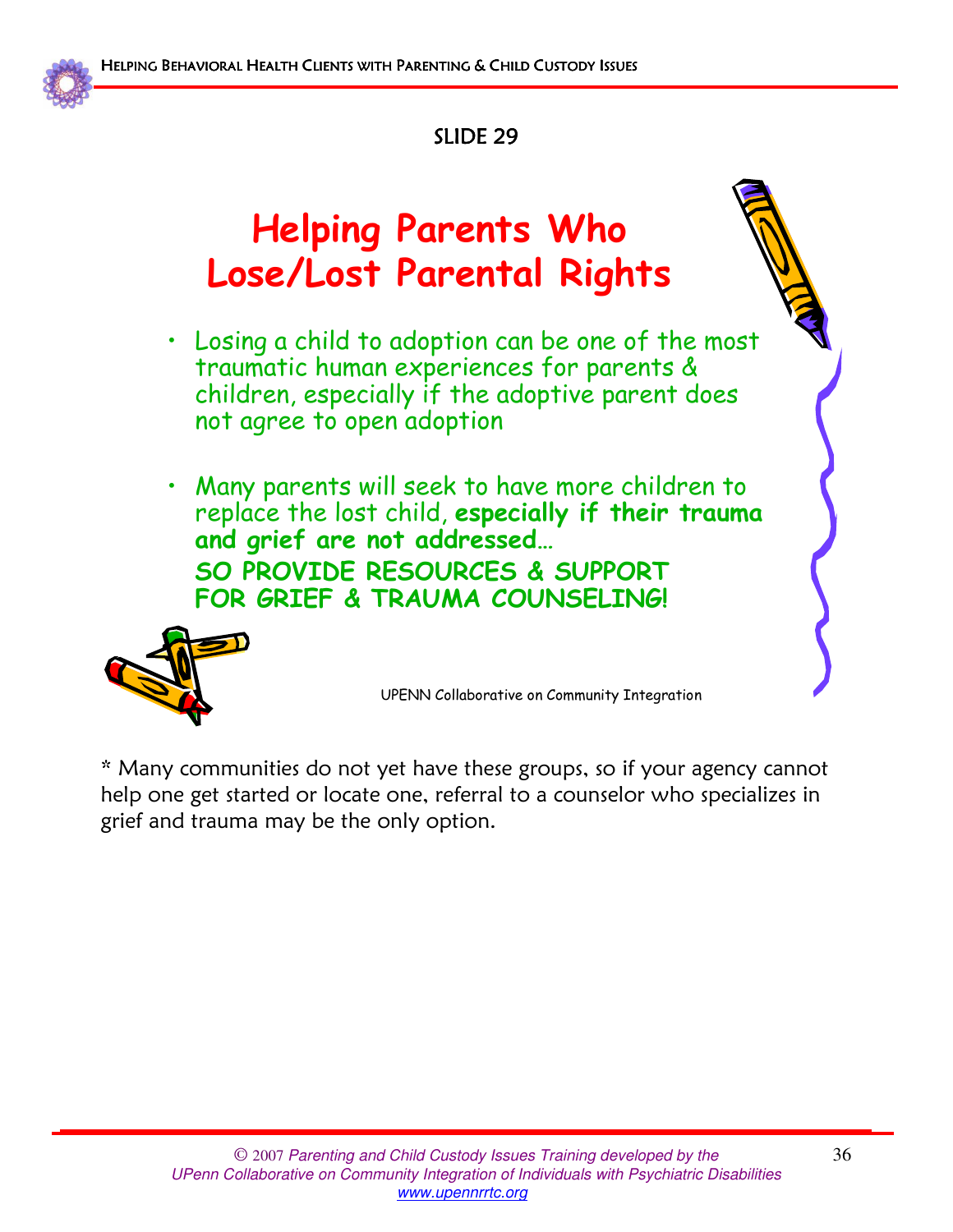

- If you are using these slides to make a presentation, we recommend that you save time to follow this presentation with an opportunity to practice using this information.
- For example, we have found it helpful to form small groups and assign one of the five case scenarios to each group without giving them the tips, and ask them to make a list of what the case manager should do to help the parent in each scenario, based on the information just presented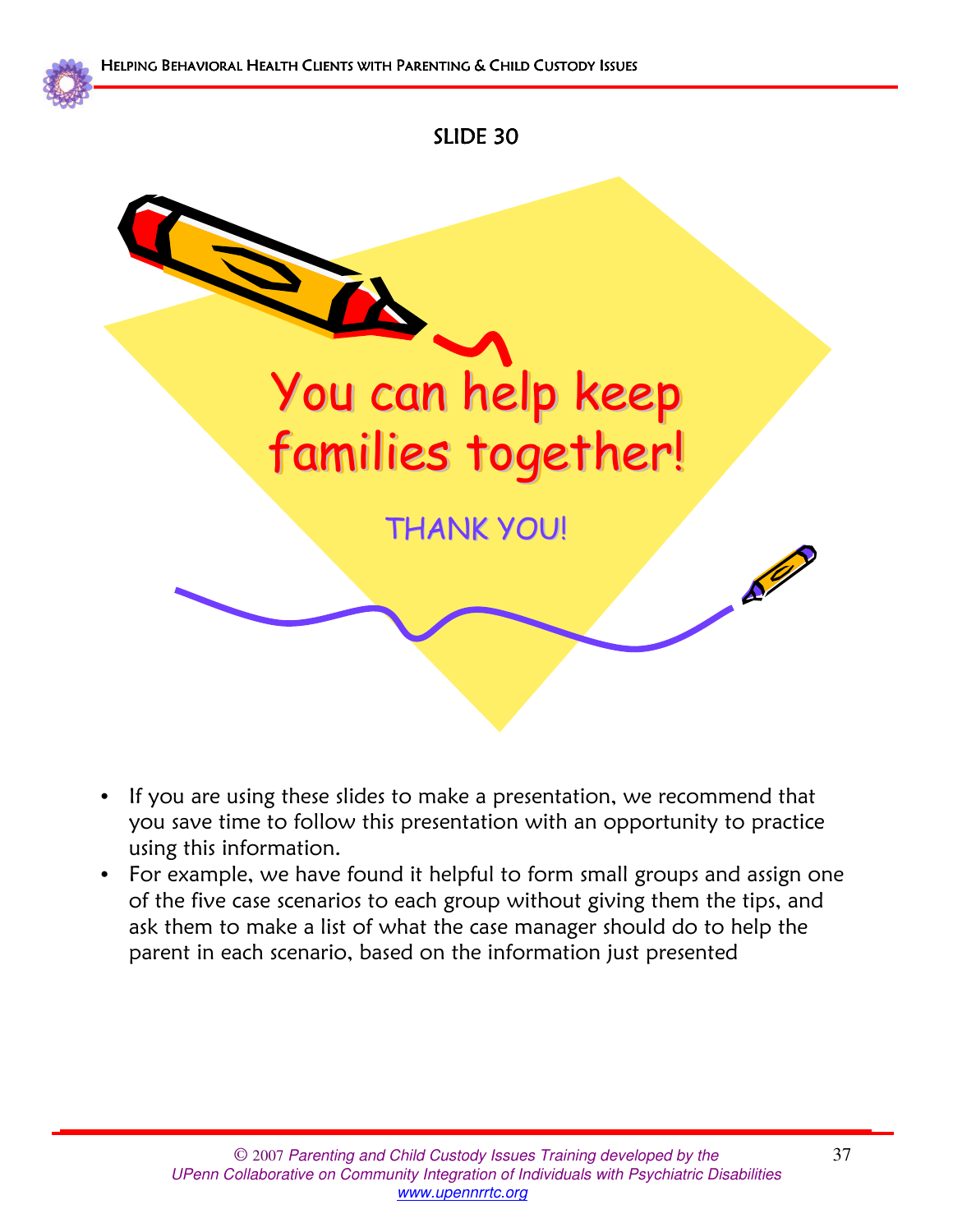

### **ADDITIONAL RESOURCES**

o "Helping the invisible children: Supporting parents with mental illness and their children." (2003) Best Practice/Next Practice (three good resource pages):

http://www1.nmha.org/children/evidenceBasedPractices.pdf http://www.mentalhealthamerica.net/go/information/get-info/strengthening-families http://www.nmha.org/go/invisible-childrens-project

- o Parenting Programs and Resources Guide: http://www.upennrrtc.org/resources/view.php?tool\_id=128
- o Coping… You Are Not Alone: An interactive web site for youth growing up with mental illness in the family. http://www.mhasp.org/coping/
- o For printed resources, please see the "Handouts for Participants" section of this tool kit.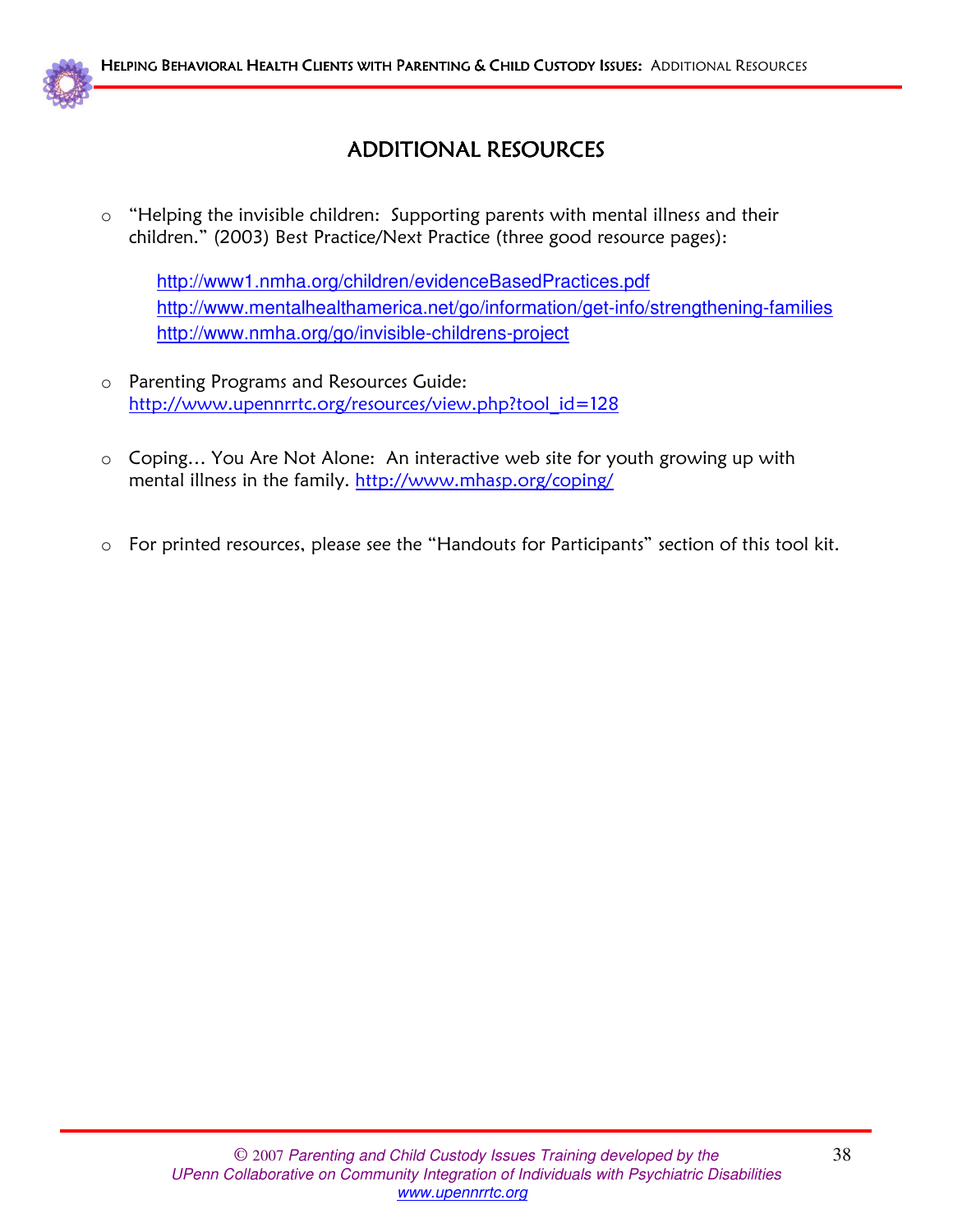

### REFERENCES

- Apfel, RJ, & Handel, MH. (1993). Madness and Loss of Motherhood: Sexuality, Reproduction, and Longterm Mental Illness. Washington, DC: American Psychiatric Press.
- Bachrach, LL, & Nadelson, CC (Eds.) (1988). Treating Chronically Mentally III Women. Washington, DC: American Psychiatric Press.
- Blanch, A., Nicholson, J., Purcell, J. (1994). Parents with severe mental illness and their children: the need for human service integration. Journal of Mental Health Administration, 21, 388-396.
- Dickerson, F. et al. (2004) "Sexual and reproductive behaviors among persons with mental illness." Psychiatric Services, 55(11), 1299-1301.
- Doyle, J. (in press). Child protection and child outcomes: Measuring the effects of foster care. American Economic Review.
- Ellen, E. (1999) "Interventions aim to prevent depression in high-risk children." *Psychiatric Times*, 16(9).
- Fox, L. "Missing out on motherhood." (1999) Psychiatric Services, 50(2), 193-194.
- Hanrahan, P. et al. (2005) "The Mothers' Project for Homeless Mothers with mental illnesses and their children: A pilot study." (Brief Report) Psychiatric Rehabilitation Journal, 28(3), 291-294.
- Hearle, J., Plant, K., Jenner, L., et. al. (1999). A survey of contact with offspring and assistance with child care among parents with psychotic disorders. *Psychiatric Services*, 50, 1354-1356.
- Joseph, J., Joshi, S., Lewin, A. & Abrams, M. (1999) "Characteristics and perceived needs of mothers with serious mental illness." Psychiatric Services, 50(10), 1357-1359.
- Leib, R., et al. (2002) "Parental major depression and the risk of depression and other mental disorders in offspring: A prospective-longitudinal community study. Archives of General Psychiatry, 59(4),
- Levinthal, A., Jacobsen, T., Mijller, L. & Quintana, E. (2004) "Caregiving attitudes and at-risk maternal behavior among mothers with major mental illness. Psychiatric Services, 55(12), 1431-1433.
- Mental Health America (2006). Invisible Children's Project. Retrieved October 4, 2007 from http://www.nmha.org/go/icp\_project.
- Miller, LJ, & Finnerty, M. (1996). Sexuality, pregnancy, and child-rearing among women with schizophrenia-spectrum disorders. Psychiatric Services, 47, 502-506.
- Montgomery, P. (2005) "Mothers with a serious mental illness: A critical review of the literature." Archives of Psychiatric Nursing, 19(5), 226-235.
- Mowbray, C., Bybee, D., Hollingsworth, L, Goodkind, S. & Oyserman, D. (2005) "living arrangements and social support: Effects on the well-being of mothers with mental illness." Social Work Research, 29(1), 41-55.
- Mowbray, C. Oyserman, D., Bybee, D. MacFarlane, P. & Rueda-Riedle, A. (2001) "Life circumstances of mothers with serious mental illnesses." Psychiatric Rehabilitation Journal, 25(2), 114-123.